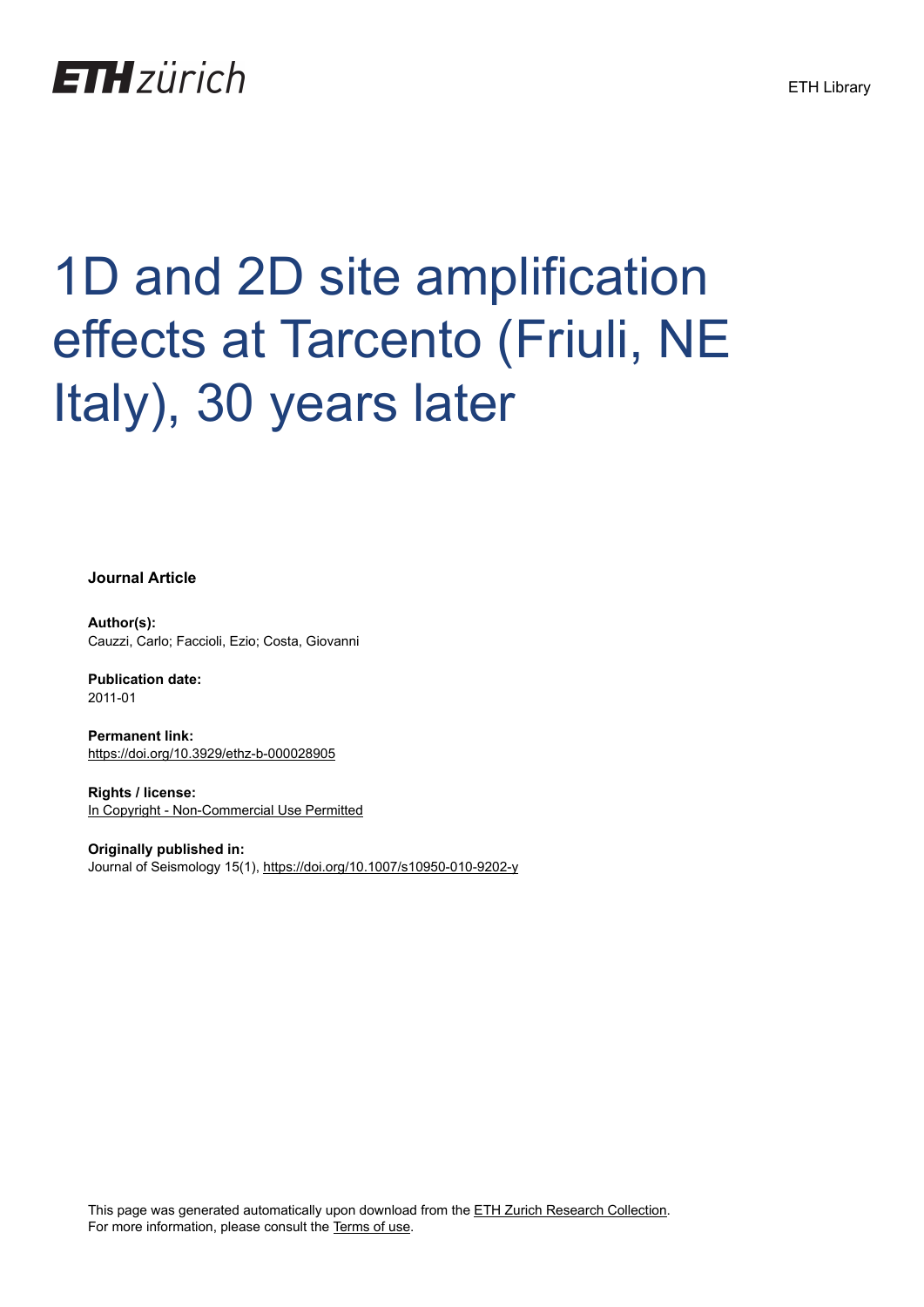#### ORIGINAL ARTICLE

### **1D and 2D site amplification effects at Tarcento (Friuli, NE Italy), 30 years later**

**Carlo Cauzzi · Ezio Faccioli · Giovanni Costa**

Received: 31 January 2010 / Accepted: 29 July 2010 / Published online: 2 September 2010 © Springer Science+Business Media B.V. 2010

**Abstract** A temporary accelerometer network has been installed in Tarcento (Friuli, NE Italy), a small town heavily hit by the 1976–1977 Friuli earthquake sequence, as a part of an ongoing research project aimed at ground motion simulation and generation of shakemaps in the near-field of an earthquake. The network operated from October 2008 to April 2010 and consisted of three K2 accelerographs with internal Episensor, distributed over a linear array of about 1.5 km length. Tarcento town had been chosen, at the end of the 1970s, as the ideal site for a pilot microzonation

**Electronic supplementary material** The online version of this article (doi[:10.1007/s10950-010-9202-y\)](http://dx.doi.org/10.1007/s10950-010-9202-y) contains supplementary material, which is available to authorized users.

C. Cauzzi  $(\boxtimes)$ Swiss Seismological Service, ETH Zürich, Sonneggstrasse, 5, 8092 Zürich, Switzerland e-mail: carlo.cauzzi@sed.ethz.ch

E. Faccioli Department of Structural Engineering, Politecnico di Milano, Piazza Leonardo da Vinci, 32, 20133 Milan, Italy

e-mail: faccioli@stru.polimi.it

G. Costa

Department of Earth Sciences, Università di Trieste, Via E. Weiss, 1, 34127 Trieste, Italy e-mail: costa@units.it

study, the first of this kind in Italy, in which a substantial number of field (and laboratory) tests were carried out in order to assess the mechanical properties of local alluvium deposits and their complex (3D) geometrical configuration. The data from the temporary network, illustrated herein, allow for proper verification and review of some of the quantitative predictions formulated in the 1980 study. As argued in the discussion section, we also believe that the data are apt to provide valuable information of more general interest on the complex seismic response of alluvium-filled valleys, and we show therein how the observations can be interpreted in the light of presently available parametric simulation studies and simplified criteria for handling basin amplification effects.

**Keywords** Seismic networks **·** Microzonation **·** Alluvium-filled valleys **·** Complex site effects

#### **1 Introduction**

This study originates from an Italian governmentfunded research project denominated "Prediction of ground motion and generation of shaking maps in the near-fault region of an earthquake", sponsored within the so-called PRIN2007 national program. The project began in September 2008, with the challenging aim of improving, for earthquake engineering applications, the prediction of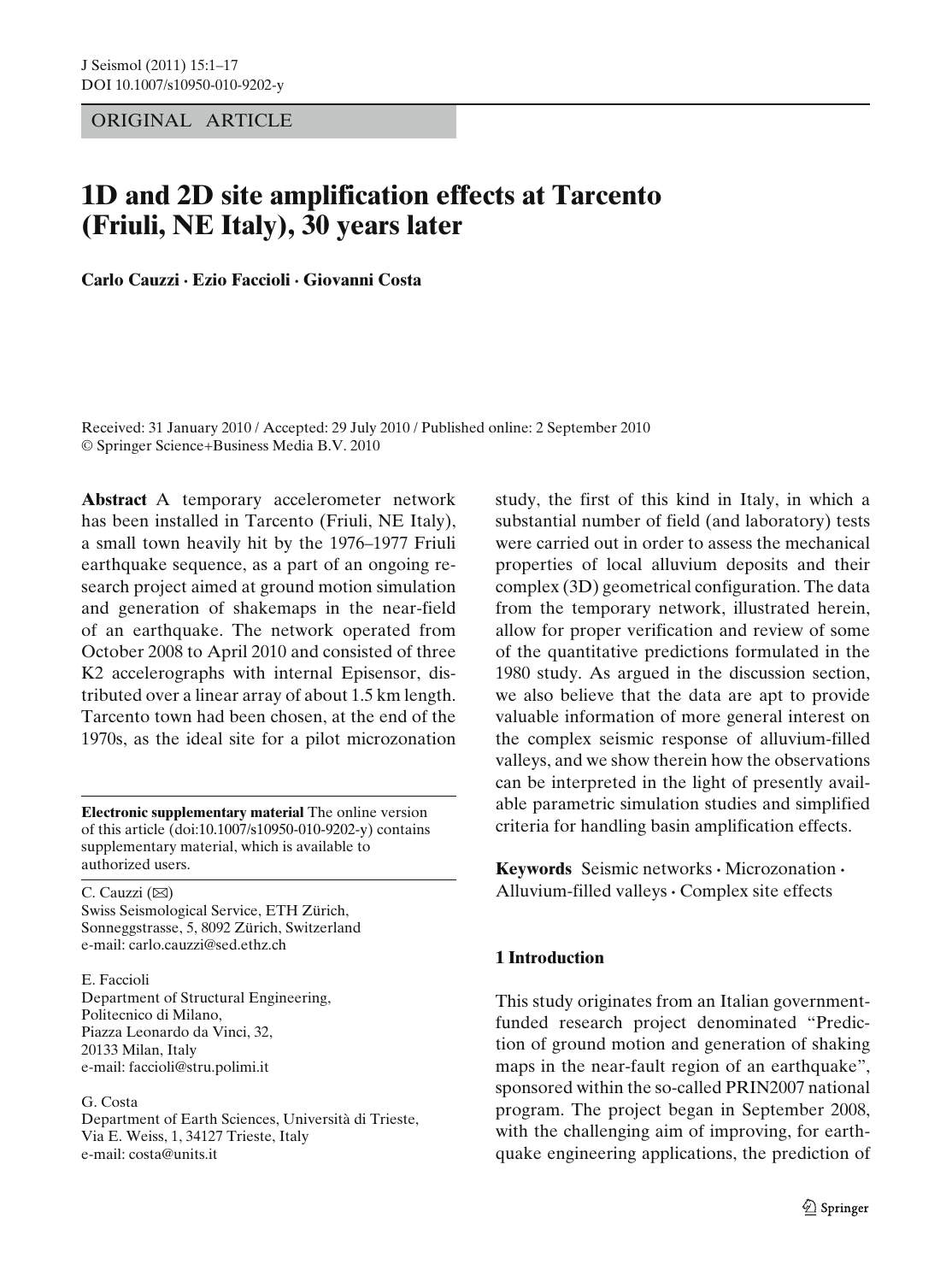<span id="page-2-0"></span>strong earthquake ground motions in the near field of seismic sources highly representative of earthquake hazard in Italy, especially in its Northeastern regions.

The scarcity of available near-source acceleration records, even worldwide, naturally led the proposers to formulate the numerical simulation of strong ground motions at selected test sites as one of the main tasks of the Project. These sites were chosen at the beginning on the basis of three main criteria, i.e., (a) general nearfault location, (b) well-characterized geological configuration, and (c) potentially interesting or peculiar local seismic response features. Two sites were selected: Gemona del Friuli and Tarcento, in the Friuli Venezia Giulia region of NE Italy. Both are small towns partially destroyed or heavily damaged by the 1976–1977 Friuli earthquake sequence, with a  $M_W$  6.4 mainshock occurring on May 6, 1976.

Criterion (a) is apparent in Fig. 1, where the surface projections of the faults that caused the largest earthquakes of the Friuli 1976–1977 seismic sequence are depicted. Reconstructing the geometry of the faults rupturing in the sequence is still a debated issue, beyond the scope of this paper. Herein, we just show the selection of possible source representations adopted within the mentioned research project. The reader is referred to Aoudia et al[.](#page-15-0) [\(2000\)](#page-15-0), Basili et al[.](#page-15-0) [\(2008](#page-15-0)), Burrato et al[.](#page-16-0) [\(2008](#page-16-0)), Cipa[r](#page-16-0) [\(1981](#page-16-0)), DISS Working Grou[p](#page-16-0) [\(2009\)](#page-16-0), Galadini et al[.](#page-16-0) [\(2005\)](#page-16-0), Slejko et al[.](#page-17-0) [\(1999\)](#page-17-0),



**Fig. 1** Surface projections of the faults generating the largest earthquakes of the Friuli 1976–1977 seismic sequence. The *solid rectangle* represents the surface projection of the 1976 May 6 (20:00 UTC,  $M_W$  6.4) earthquake source (Perniola et al[.](#page-17-0) [2004\)](#page-17-0). The related epicenter (Zonno and Kin[d](#page-17-0) [1984](#page-17-0)) is the *black star*. *Dashed rectangles* (faults) and *white stars* (epicenters) refer to the most energetic September 1976 events: Sept. 11 (16:31 UTC, *MW* 5.2),

Sept. 11 (16:35 UTC, *MW* 5.7, Sept. 15 (03.15 UTC, *MW* 6), and Sept. 15 (09:21 UTC, *MW* 6.1). Fault geometry and epicenter locations are taken from Pondrelli et al[.](#page-17-0) [\(2001\)](#page-17-0). The *circle symbols* on the southern border of the 1976/05/06 fault are the accelerometer stations (TSH, TSC, and TSB) installed in the Tarcento municipal area, discussed in text. The *black arrow* indicates the town of Gemona del Friuli, lying upon a large alluvium fan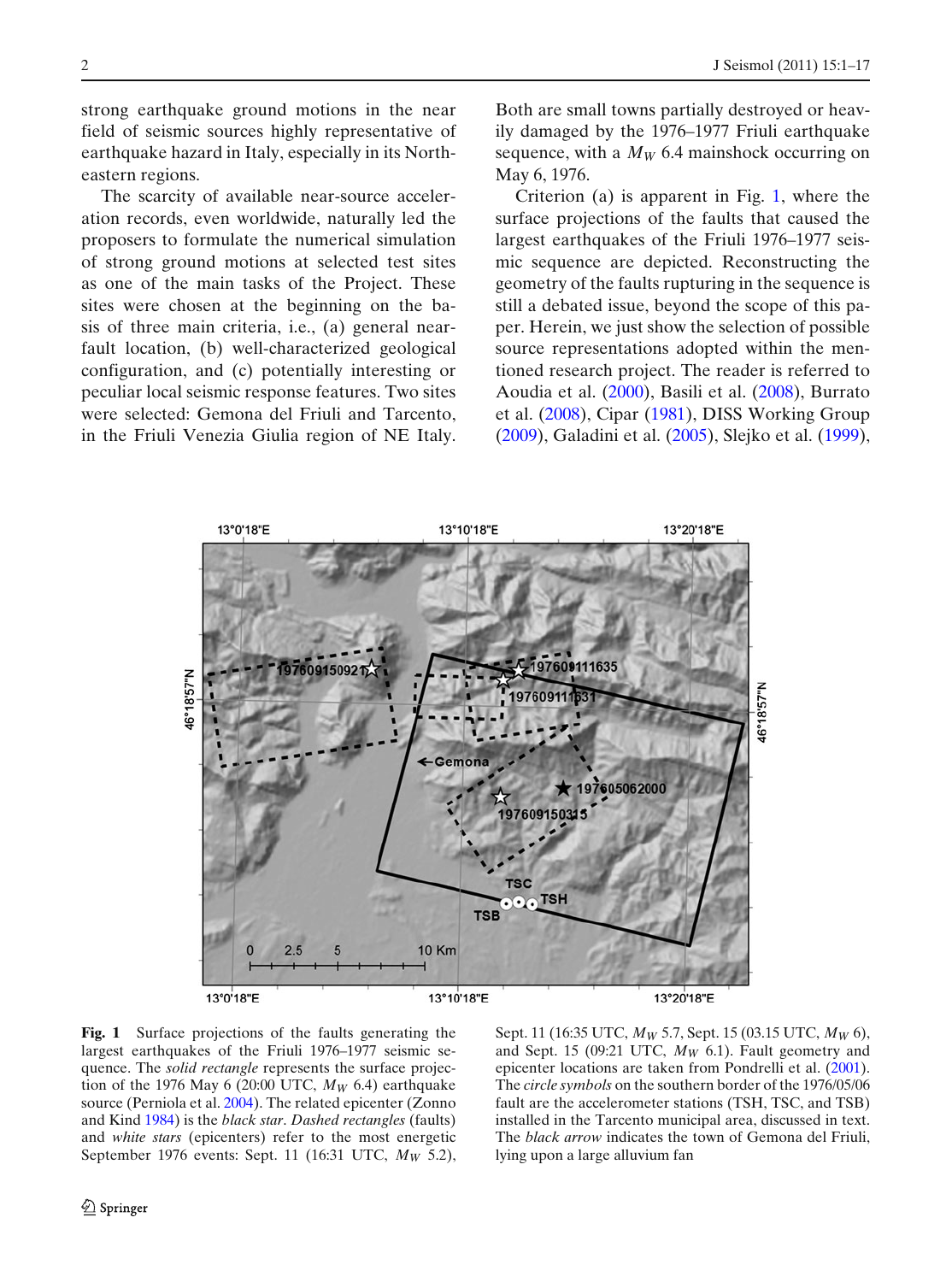<span id="page-3-0"></span>and Zollo et al[.](#page-17-0) [\(1997](#page-17-0)) for alternative fault models. Note that both Gemona and Tarcento lie within the surface projection of the fault related to the *MW* 6.4 mainshock.

Tarcento (nowadays a community of about 9,000 inhabitants) had been chosen in the late 1970s as the ideal candidate for a pioneering, detailed microzonation study, the first of its kind in Italy. The study was jointly carried out by researchers from the University of Trieste and the Technical University (Politecnico) of Milan, on behalf of the Regional Administration of Friuli Venezia Giulia (Brambati and Facciol[i](#page-16-0) [1980](#page-16-0)).

A distinctive feature of the microzonation study was the substantial number of field and laboratory tests (including nine mechanical continuous borings, with SPT and undisturbed sampling, three CH pairs, 110 light seismic bases, and



**Fig. 2** Digital elevation model in the zone of Tarcento town. *Black curves* are the depth contours (in meters) of the top of bedrock within the municipal area, as given in Brambati and Facciol[i](#page-16-0) [\(1980\)](#page-16-0). *White symbols* show sites of digital accelerometer stations of the temporary seismic network, installed at locations with substantially different thickness of the underlying alluvium sediments. Reference station is the Sports Hall site (*TSH*), lying on very shallow depth to bedrock. *Black triangles* denote the crosshole (*CH*) test sites of the 1980 microzonation study. To facilitate comparison with Fig. [1,](#page-2-0) the southwestern border of the surface projection of the 1976/05/06 earthquake source is also shown (*straight solid line*). Also shown is the cross-section of the valley model shown in Fig. [14](#page-14-0) (*straight dashed line*)

58 VES) performed for the purpose of defining the geotechnical and geophysical characteristics of the alluvium sediments underlying most of Tarcento town, as well as the geometry of the underlying top of bedrock, consisting of flysch. Field investigations revealed a complex 3D bedrock– sediments interface (Fig. 2). Bedrock itself outcrops in the northern and north-eastern parts of town and reaches a maximum depth of about 100 m in the north-western portion of the municipal area. The geometry of the top of bedrock as reconstructed in Brambati and Faccioli (cit.) discloses a WNW-ESE oriented gully that deepens progressively and is broken by slope discontinuities westwards. This buried gully is assumed to be a former bed of the Torre creek, now flowing southwards in the easternmost part of the municipal area.

#### **2 Salient findings from the 1980 investigations**

Crucial importance is attributed herein to the shear wave velocity  $(V<sub>S</sub>)$  profiles measured through three cross-hole (CH) surveys in the old microzonation study (Brambati and Faccioli, cit.), shown in Fig. [3.](#page-4-0) The  $V<sub>S</sub>$  profile at CH2, very close to the present Sports Hall site (TSH), is depicted by the dashed curve in Fig. [3.](#page-4-0) The mechanical boring at this site disclosed the presence of unfractured, marly flysch bedrock 4 m below the surface, with  $V_s$  values between 800 and 900 ms<sup>-1</sup>. The overlying soil is mainly composed of clay and silt with  $V_S < 400 \text{ ms}^{-1}$ . Thus, a Eurocode 8 (CE[N](#page-16-0) [2004\)](#page-16-0) ground category A would likely be assigned to the TSH station site,  $V_{S,30}$  being presumably  $≥800$  ms<sup>-1</sup>.

The  $V<sub>S</sub>$  profile at CH1 site, located about 250 m ESE of the present main Public School of Tarcento (TSC), is the solid curve in Fig. [3.](#page-4-0) In the mechanical boring executed at this site, fractured marly flysch was encountered about 20 m below ground surface, with  $V_s$  values of 600–700 ms<sup>-1</sup>. Alluvium consists here mainly of sandy gravel (with some thin clay layers at depth), and exhibits a  $V<sub>S</sub>$  trend rapidly increasing with depth, up to about 600 ms<sup> $-1$ </sup>. A Eurocode 8 ground category B is likely appropriate for CH1 site, i.e., stiff soil with 360 ms<sup>-1</sup> <  $V_{S,30} \leq 800$  ms<sup>-1</sup>.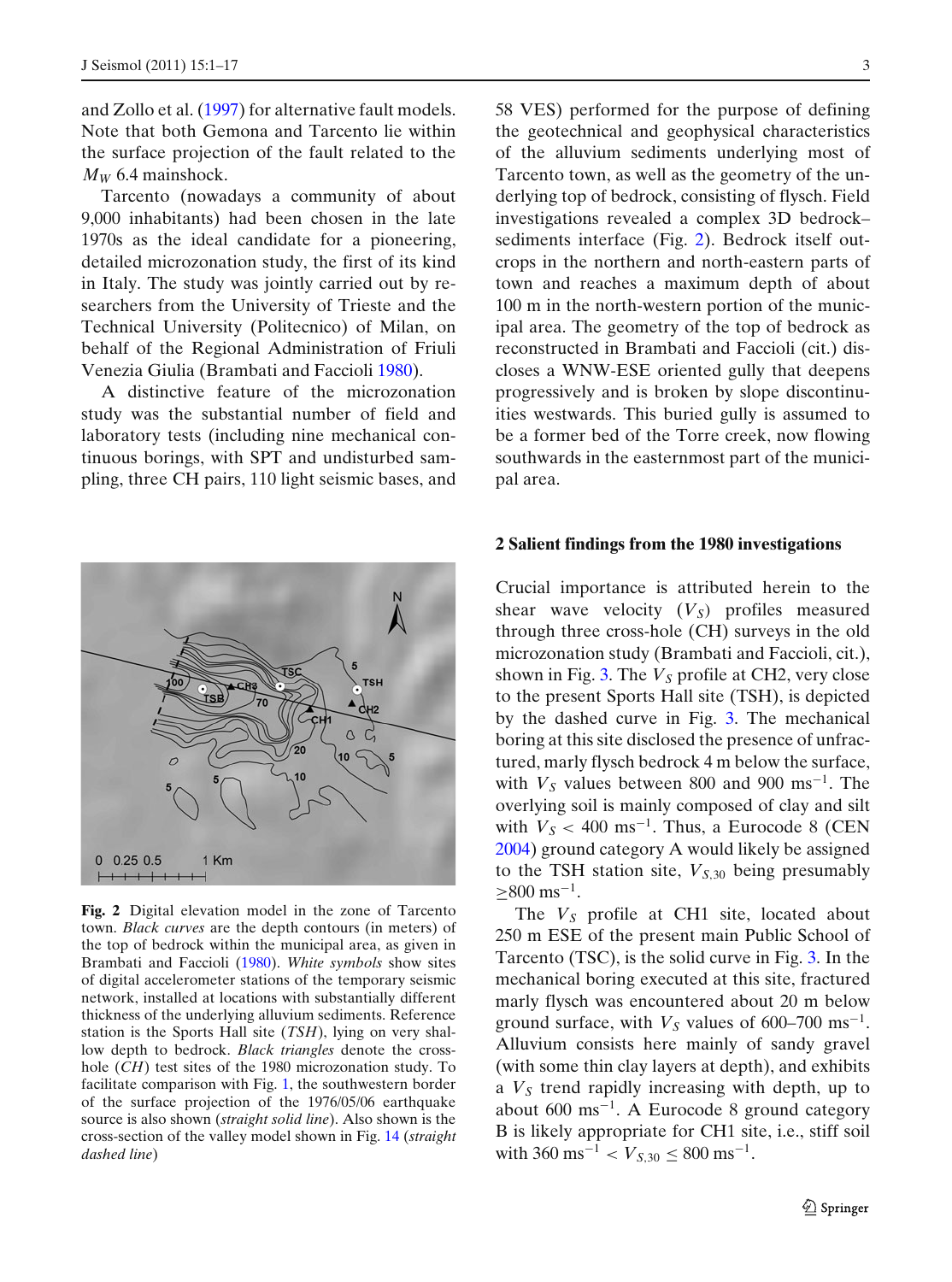<span id="page-4-0"></span>

**Fig. 3**  $V_s$  profiles measured through three cross-hole (*CH*) surveys in the old microzonation study (Brambati and Facciol[i](#page-16-0) [1980\)](#page-16-0). At CH2 site, near the present Sports Hall of Tarcento, the mechanical boring found unfractured, marly flysch bedrock 4 m below ground surface. CH1 site lies some 250 m ESE of the present main Public School of Tarcento. The mechanical boring found fractured marly flysch bedrock about 20 m below the surface, with overlying soil mainly composed of dense sandy gravel. The CH3 profile, some 200 m E of S. Biagio church, is entirely within alluvium material. Here, the mechanical boring encountered fractured marly flysch bedrock 80 m below ground surface, though the  $V<sub>S</sub>$  log stops at 45 m depth

A similar  $V<sub>S</sub>$  profile was detected at site CH3 (church of San Biagio (TSB), dot-dashed line in Fig. 3). Although the  $V<sub>S</sub>$  log at CH3 is limited to 45 m depth, the mechanical boring was extended here to a larger depth, and fractured marly flysch bedrock was found 80 m below ground surface. The overlying alluvium consists of sandy gravel, with  $V<sub>S</sub>$  rapidly increasing with depth and reaching a constant mean level of roughly 650 ms<sup>−</sup><sup>1</sup>. Like CH1, a Eurocode 8 (CEN, cit.) ground category B would be appropriate at CH3.

The main outcome of the 1980 study was a microzonation map for Tarcento, where different seismic zones were identified within the municipal area. In each zone, amplification factors were provided with respect to the seismic action both at short periods and intermediate periods (around 1 s) stipulated by the 1980 Italian seismic code, ranging from 1.0 to 1.6 (in the border portions of the alluvium basin).

Those amplification factors had been derived, through smoothing, from detailed 2D FEM ground motion response analyses that used as excitation also one record of the September 15 (09:21 UTC)  $M_W$  6.1 strong aftershock, see Fig. [1,](#page-2-0) obtained at the historical Tarcento accelerograph station, illustrated in the next section. In the zone of the deepest sediments (close to where station TSB is now located, also described in the next section), the numerical analyses indicated a mean amplification factor with respect to exposed rock conditions close to 1 for response spectrum ordinates at short period and about 3.5 at intermediate periods. Likewise, in a zone of lesser sediment thickness, such as at the location of TSC station (see next section), the same 2D analyses had shown spectrum amplification factors of about 1.4 at short period and as high as 4 at intermediate periods.

Final recommendations were also given in the 1980 study, focused on a program of further investigation including monitoring of earthquakeinduced ground motions through "a small accelerograph network in the Tarcento valley, capable of recording also events of moderate intensity". The main role envisaged for such network was a proper verification of the quantitative ground motion predictions illustrated in the study, and to cast further light on the peculiar earthquake response of alluvium-filled valleys. Thirty years have elapsed since then; the PRIN2007 research project is providing today the opportunity to implement that recommendation. It is the main purpose of this article to illustrate how the goal is being achieved.

#### **3 Instrumental earthquake observations at Tarcento**

Three accelerometer stations were installed in October 2008 and removed in April 2010. The recording instruments were Kinemetrics K2 accelerographs with internal tri-axial Episensor, operating with the following parameters: (1) trigger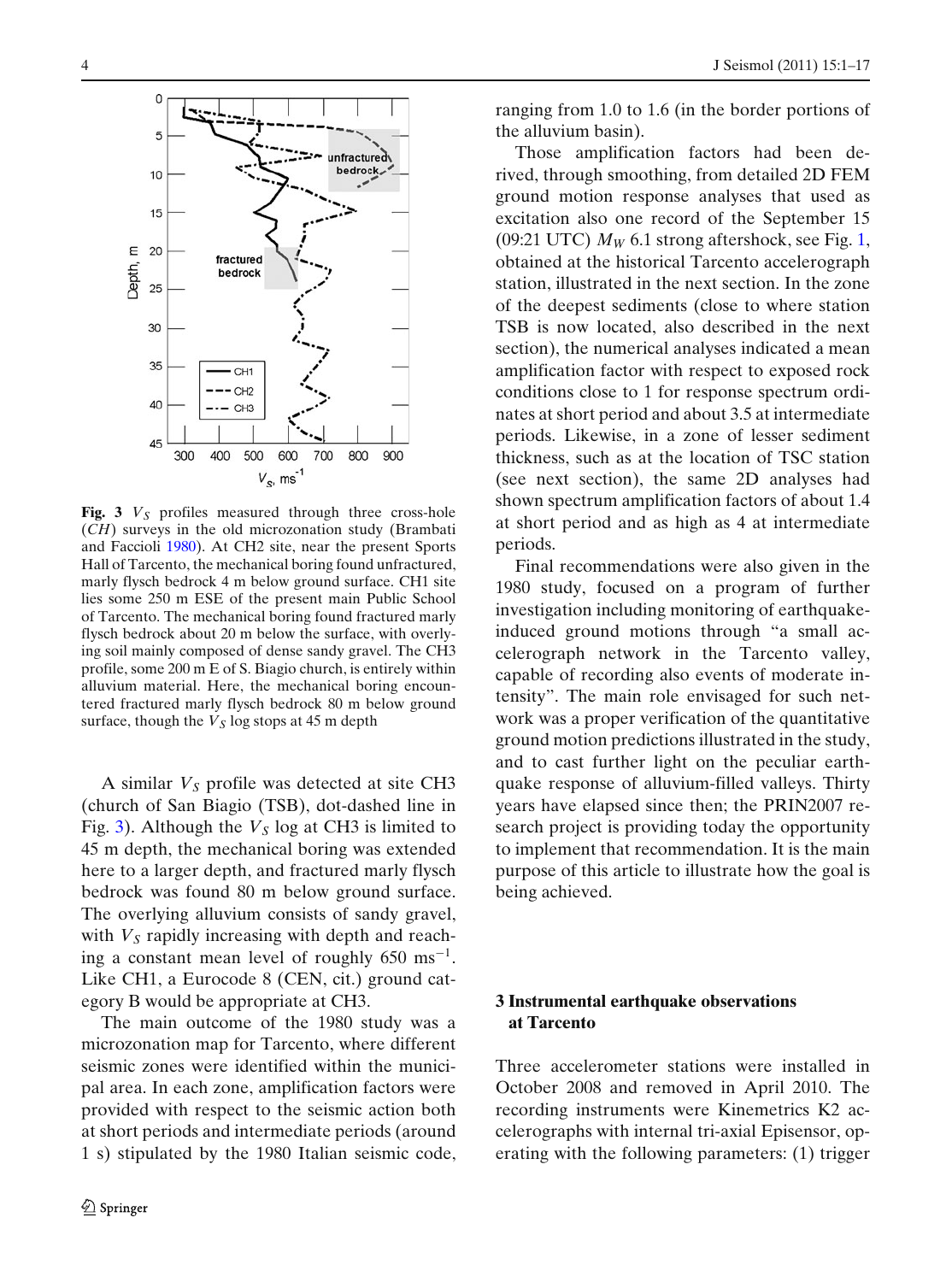of the STA/LTA type with STA/LTA ≥4 at least for two channels; (2) pre-event length  $= 20$  s; (3) post-event length =  $40$  s; (4) acausal trigger filter with  $T_c = 2$  s. Each station is equipped with proper AC connection, backup battery, and a 2 Gb PCMCIA card for earthquake data storage. Data were manually downloaded every 3 months (or following relevant earthquakes) during maintenance visits at the sites. As mentioned in the previous section, the installation sites are the municipal Sports Hall, the main public School, and the church of San Biagio, aligned along the EW axis of the Tarcento basin, and forming a linear array of about 1.5 km length (Fig. [2\)](#page-3-0). The sites were chosen so as to monitor the seismic response of the Tarcento alluvium basin at points with different bedrock depth. Based on Brambati and Facciol[i](#page-16-0) [\(1980](#page-16-0)), the alluvium cover was expected to be only about 4 m thick at TSH (see Fig. [3\)](#page-4-0), while it should reach 30–40 m at TSC and 90– 100 m at TSB. TSH actually lies very close to the historical Tarcento SM accelerograph station, installed on May 8, 1976, which recorded six strong earthquakes of the 1976 seismic sequence, including the *ML* 6 shock of September 15, 1976,

09:21:18 UTC and was removed in early 1977 (see the Italian Accelerometric database at <http://itaca.mi.ingv.it> for further details). Figure 4 displays a map of the seismic events recorded by the temporary network. Location of recorded earthquakes as well as estimation of their seismological parameters has been routinely made available by the Seismology and Monitoring Research Group of the Department of Earth Sciences at University of Trieste. Their seismic bulletin (available at [http://rtweb.units.it/REAL\\_](http://rtweb.units.it/REAL_TIME/bulletin.html) [TIME/bulletin.html\)](http://rtweb.units.it/REAL_TIME/bulletin.html) lists latitude, longitude, *ML*, and, in most cases,  $M_W$  determinations of the local and regional earthquakes detected by the Friuli Venezia Giulia permanent accelerometer network, denominated RAF (Costa et al[.](#page-16-0) [2009\)](#page-16-0). This was the first digital seismic network installed in Italy (1993–1995).

Although, for graphical reasons, the map of Fig. 4 only shows earthquakes located within 50 km distance from TSH, the Tarcento network clearly recorded important regional events, including the Parma-Frignano 2008 mainshock (23/12/2008, 15:24:21, *ML* 5.1, *MW* 5.4) and the L'Aquila 2009 mainshock (06/04/2009, 01:32:39

**Fig. 4** Epicenters (*white circles*) of events recorded by the Tarcento accelerometer network. The symbol size is proportional to local magnitude, ranging from 0.7 to 3.6. Only earthquakes located within 50 km distance from TSH station (*black triangle*) are shown on the map; 142 earthquakes were clearly detected by the Tarcento array between October 2008 and April 2010

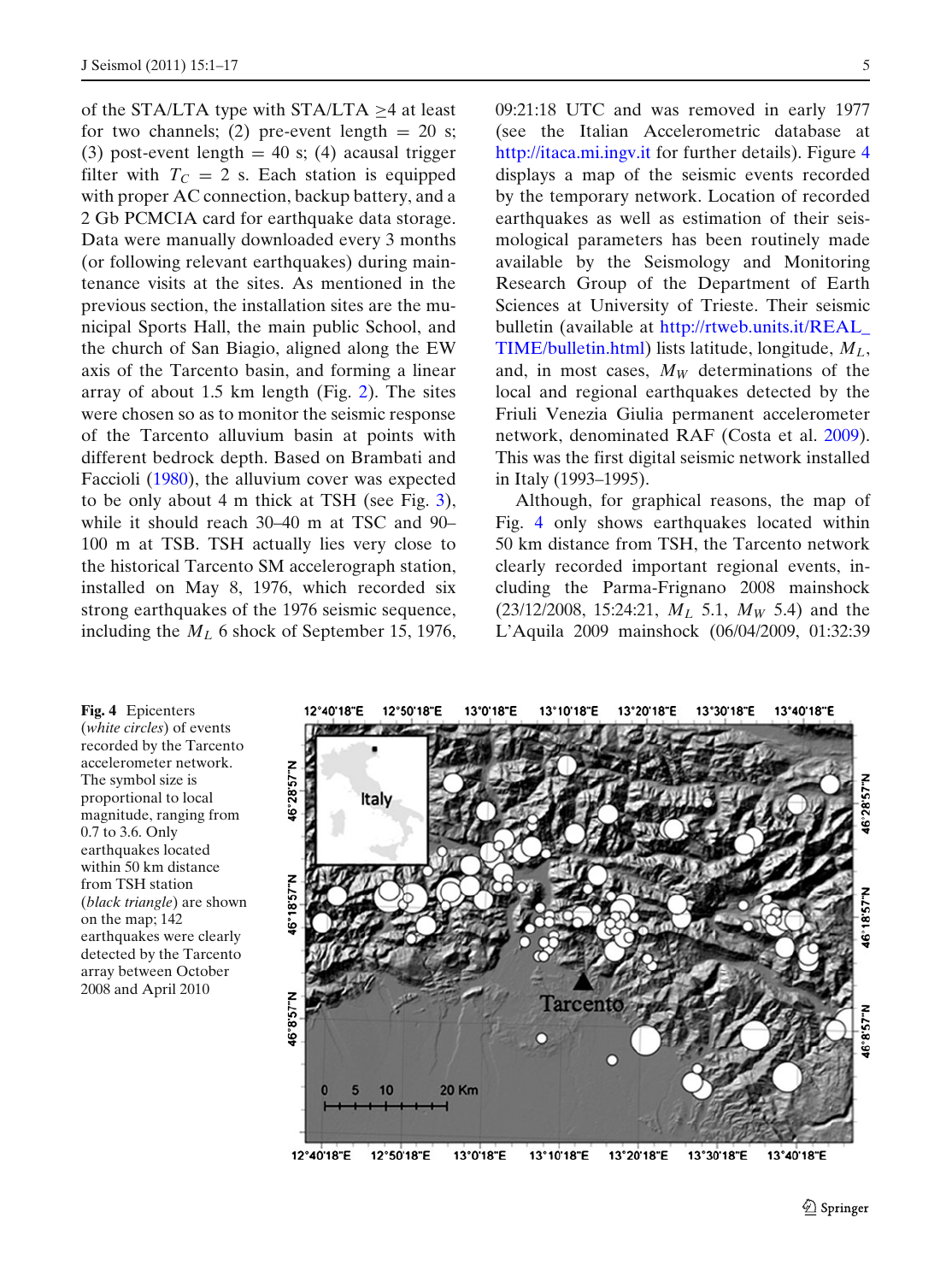**Fig. 5** NS ground accelerations, unfiltered, recorded at Tarcento in the *MW* 6.3 L'Aquila mainshock,  $R_E \approx 432$  km. *Bottom panel* displays for comparison the NS acceleration waveform recorded at the permanent VINO station less than 10 km distance from Tarcento



UTC,  $M_L$  5.8,  $M_W$  6.3) with its strongest aftershocks. The  $M_L$  values of local events recorded by the temporary network did not exceed 3.6.

The unfiltered NS acceleration components of the L'Aquila mainshock recorded at Tarcento, at epicentral distance  $R_E \approx 432$  km, are illustrated in Fig. 5, where the waveform recorded at the RAF permanent seismic station of Villanova delle Grotte (VINO, less than 10 km distance from Tarcento) is also shown for comparison. The VINO station is installed within a natural rock cave. The peak acceleration values (*PGA*) at TSH do not exceed 0.2 mg, comparable to those recorded at VINO. Though definitely insignificant for engineering purposes, the *PGA* values may cast some light on the extent of site effects that can be expected on the Tarcento alluvium-filled basin. Actually, *PGA* reaches 0.5 mg at TSC and TSB.

On the other hand, in the record of a  $M_W$  2.6 local earthquake at epicentral distance ≈9 km, shown in Fig. 6, *PGA* at TSH is comparable to

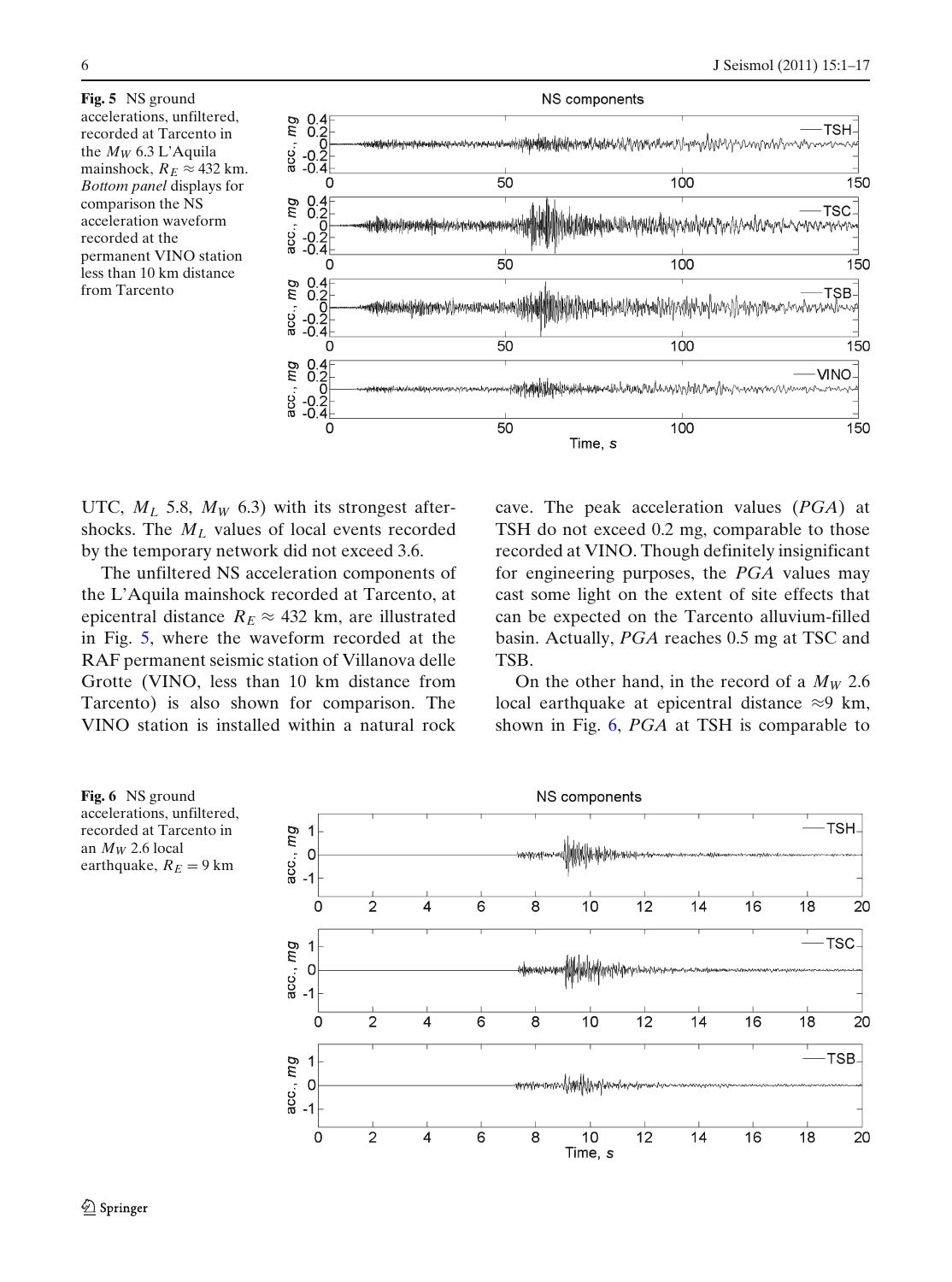that observed at TSC, while deamplification of seismic waves can be appreciated at TSB. Furthermore, even a quick visual inspection of the waveforms shows that the signal at TSB is significantly poorer in high frequencies. The EW components of ground motions, not shown here, exhibit a similar behavior. These simple findings provide just a hint at the remarkable differences in seismic response that may be expected across the small Tarcento basin, depending on the frequency content of incoming waves, as it will be made more evident in the following section. A list of the earthquakes well recorded by the temporary network, with the associated *PGA* values for all channels, can be found in Online Resource 1.

#### **4 Data analysis: HVSRs and SSRs**

In this section, we experimentally analyze the main characteristics of earthquake site response at Tarcento through spectral analyses of the best earthquake recordings obtained with the temporary accelerometer array. We applied the noreference-site H/V spectral ratio (hereinafter HVSR) technique, as well as the reference-site standard spectral ratio method (SSR, Borcherd[t](#page-16-0) [1970\)](#page-16-0), to a significant subset of the records described in the previous section. Among the empirical methods for site response analyses, the HVSR technique applied to ambient noise, also known as the "Nakamura technique"(Nakamur[a](#page-16-0) [1989\)](#page-16-0), has been widely used since it was first introduced by Nogoshi and Igarash[i](#page-17-0) [\(1971\)](#page-17-0) based on the pioneering studies of Kanai and Tanak[a](#page-16-0) [\(1961\)](#page-16-0). The theoretical background of the method, as well as the procedures for field experiments were also extensively investigated, see e.g., Nakamur[a](#page-16-0) [\(2000\)](#page-16-0), Bar[d](#page-16-0) [\(2008\)](#page-16-0), Chatelain et al[.](#page-16-0) [\(2008\)](#page-16-0), Guillier et al[.](#page-16-0) [\(2008\)](#page-16-0), and Haghshenas et al[.](#page-16-0) [\(2008](#page-16-0)). Nevertheless, the assessment of site amplification relying only on microtremor measurements may lead to unreliable results, as demonstrated in many studies (Lermo and Chàvez-Garcì[a](#page-16-0) [1993;](#page-16-0) Lachet and Bar[d](#page-16-0) [1994;](#page-16-0) Bindi et al[.](#page-16-0) [2000;](#page-16-0) Parolai et al[.](#page-17-0) [2004](#page-17-0) amongst others). This makes the recording of suitable datasets of seismic events strongly advisable if a more accurate site response evaluation is to be obtained.

To ensure satisfactory signal-to-noise ratio values, only records of events with  $M_L \geq 2$  were retained for the analyses. The average signal-tonoise ratios (SNR) for the selected earthquake recordings at the accelerometric stations are shown in Fig. 7. "Noise" spectra were computed on the basis of the pre-event window of each recording, while "Signal" spectra were obtained using 30 s length accelerometric traces. As apparent from Fig. 7, the average SNR are always larger than 3 for frequencies  $f > 0.5$  Hz. Only for the EW components of ground motions at TSC and TSB, the average SNR values are slightly lower than 3 for frequencies  $f < 0.5$  Hz. Furthermore,



**Fig. 7** Average signal-to-noise ratios as obtained from the earthquake records used for HVSR and SSR computations at the installation sites TSH, TSB, and TSC, as described in the text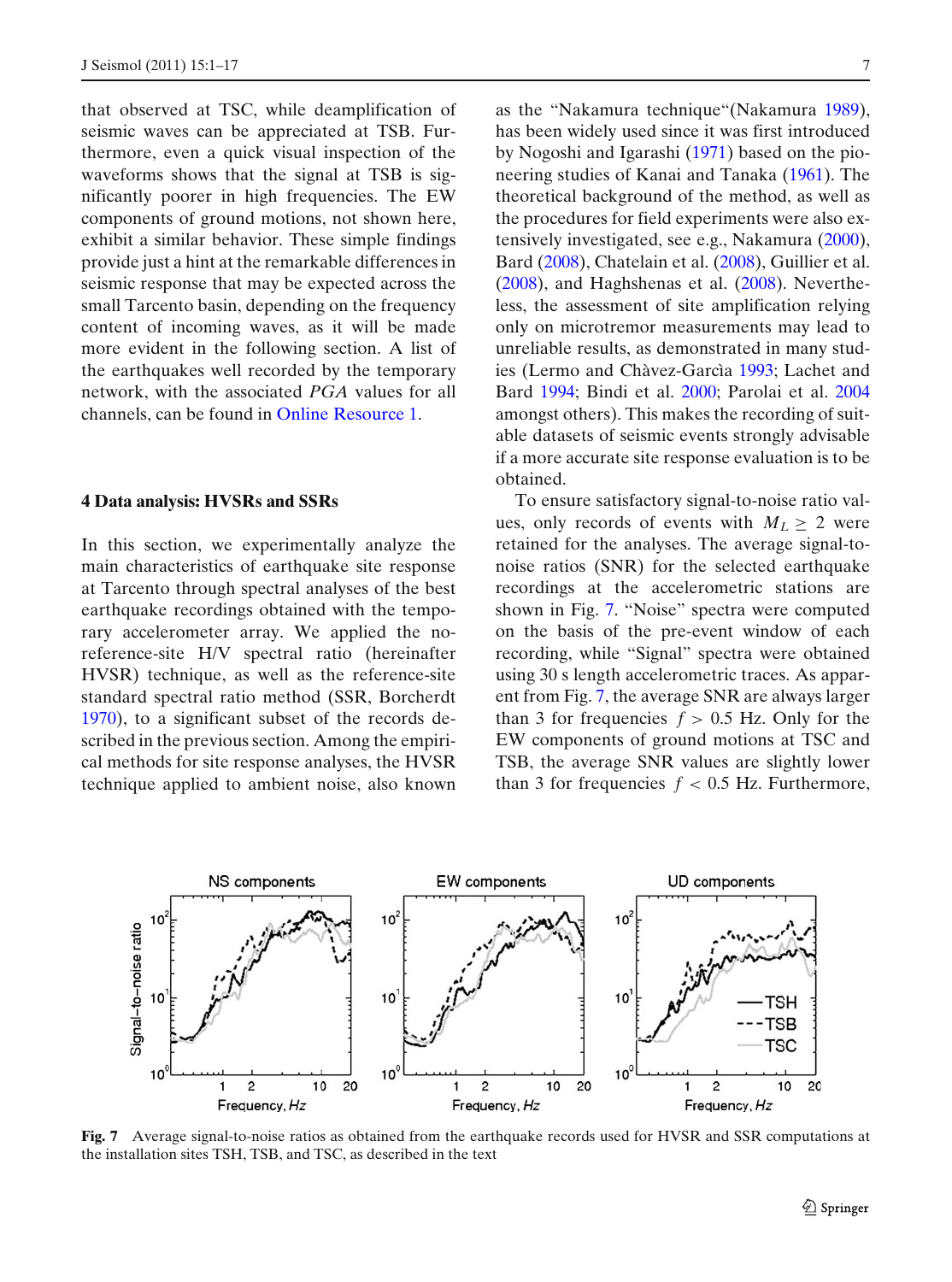<span id="page-8-0"></span>waveforms contaminated by spikes or transient apparent disturbances were discarded. The earthquakes considered for analysis were those identified with an asterisk in Online Resource 1.

Fourier spectra of local earthquakes were computed on 30 s long time windows and no significant impact was observed in the results when neglecting the P-wave phases of ground motions. For regional earthquakes (Parma 2008 and L'Aquila 2009), Fourier spectra were computed based on time windows covering the S-wave phase of the recordings. Spectra were smoothed through a function of the Konno and Ohmach[i](#page-16-0) [\(1998\)](#page-16-0) type, having constant bandwidth on a log scale and therefore generally recommended for regularizing low frequency amplitudes of Fourier spectra. The Konno and Ohmachi (cit.) smoothing function is typically used in HVSR computations with bandwidth  $b = 40$  and the same value has been adopted in the present study. Analyses were performed by means of the combined Fourier spectra of the EW and NS channels of ground motions (through geometric mean), after finding no significant differences in the results when taking separately the horizontal channels or segregating the earthquakes according to the relative azimuth with respect to Tarcento valley.

At each installation site, recordings of the ambient noise levels were also acquired. Lennartz 3D-5s velocity sensors were used for the noise measurements, which lasted at least 30 min at each site. Noise recordings and data analyses were carried out consistently with the guidelines for the implementation of the H/V spectral ratio technique on ambient vibrations, as prepared within the framework of the European SESAME (Site EffectS assessment using AMbient Excitations) project, and subsequently published (Bar[d](#page-16-0) [2008\)](#page-16-0). Note however that all noise measurements were performed during the day and therefore, the possible presence of monochromatic noise sources, produced, e.g., by machineries at work or other cultural activities, could not be avoided.

Figure 8a displays the HVSR at TSH station. The shaded band encompasses the median  $\pm 1\sigma$  levels as obtained from the selected local and regional events. The HVSR curves obtained from earthquake recordings are nearly flat up to about 4 Hz, while significant amplification is apparent over a broad frequency range between 4 and 15 Hz, with peak values around 8 Hz. Amplification in the ambient noise-based HVSR curve in the range 0.3–1 Hz does not display a clear peak and cannot be explained on the basis of site geology. The sharp peak apparent on the same curve around 1.7 Hz is most likely due to a monochromatic source of industrial origin. Note that the HVSR of ambient noise at this station hardly reaches the lower bound of the HVSR amplitudes of earthquakes for frequencies  $f$  > 2 Hz. In Fig. 8b the strong motion HVSR curves at



band  $\beta$  depicts the median  $\pm 1$  SE amplification from selected local and regional events. **b** HVSR curves obtained from the best strong motion records of 1976 events at the historical Tarcento SM station

 $10$ 20



þ

**HVSR Amplitude** 

5

 $\Delta$ 

3  $2.5$  $\overline{2}$  $1.5$ 

4.5

 $3.5$ 

 $0.5$  $\Omega$  Tarcento - Sports Hall

 $\overline{c}$ 

Frequency, Hz

1976 Sept. 11 (16:31)

1976 Sept. 15 (09:21)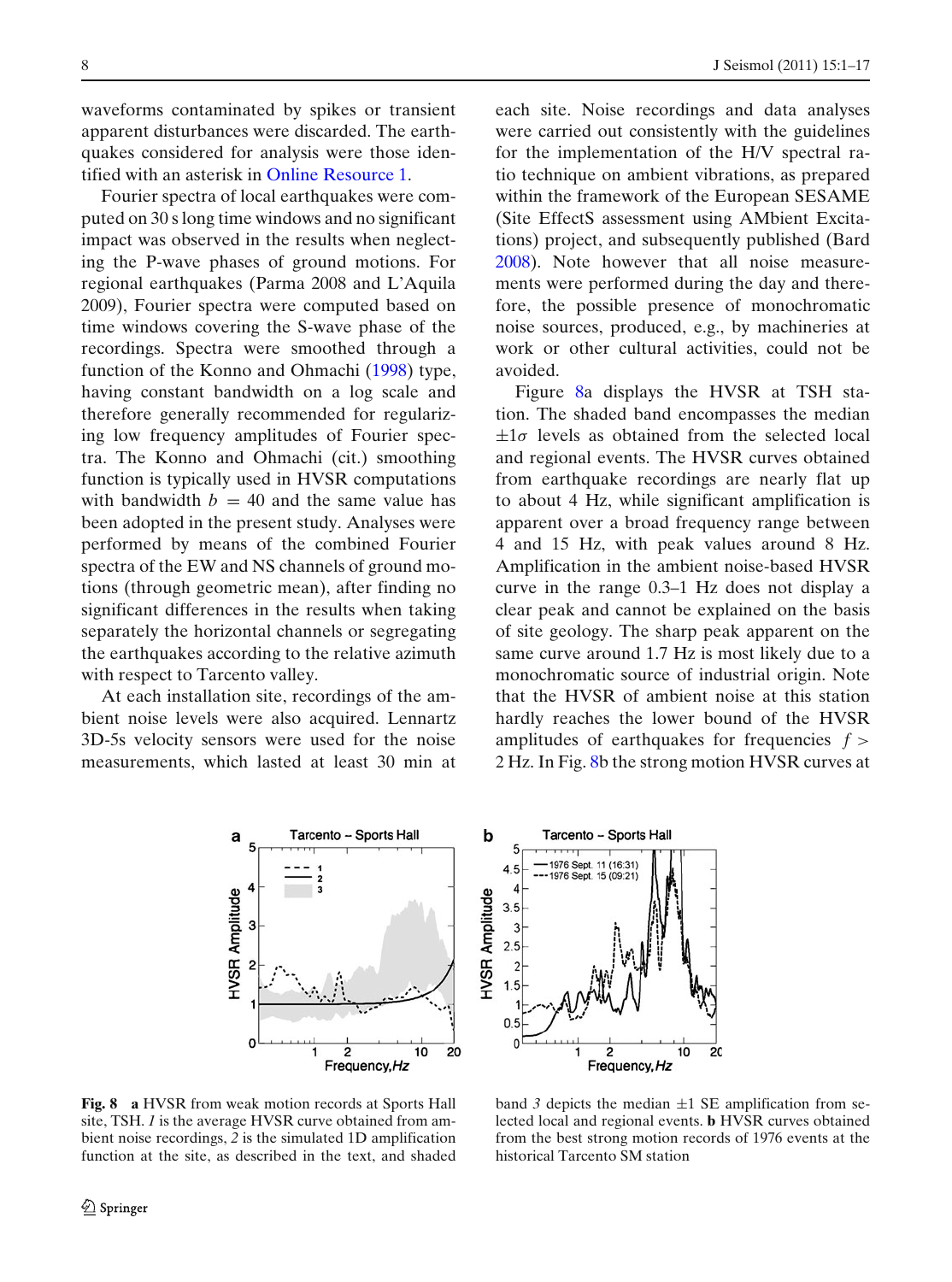the historical Tarcento accelerograph station are shown. The curves were obtained through spectral analysis of the best recordings available, i.e., the 1976 Sept. 11 (16:31 UTC, *MW* 5.2) and Sept. 15 (09:21 UTC,  $M_W$  6.1) waveforms: note the remarkable consistency between these curves and those obtained from the weak motion recordings at TSH (Fig.  $8a$ ).

Figure 9a and b display the elastic 5% damped horizontal response spectra (solid curves) as computed from the available records (see [itaca.mi.](http://itaca.mi.ingv.it) [ingv.it\)](http://itaca.mi.ingv.it) of the largest aftershock recorded at Tarcento during the Friuli sequence, i.e., the *M<sub>W</sub>* 6.1 event occurred on 1976 Sept. 15 (09:21). Consistently with the representation of earthquake sources adopted within the PRIN2007 research project (see Fig. [1\)](#page-2-0), the focal distance of Tarcento station, though unfortunately affected by large uncertainties, is assumed equal to 19 km. Use has been made here of corrected (processed) waveforms, band-pass filtered between 0.15 and 15 Hz (see Paolucci et al[.](#page-17-0) [2010](#page-17-0)). Subsequently, the response spectra of the two as recorded orthogonal horizontal components have been combined through their geometric mean. The observed spectra are compared in Fig. 9 with the response spectrum values predicted by a recent ground motion prediction equation (Cauzzi and Facciol[i](#page-16-0) [2008\)](#page-16-0), mainly based on Japanese digital high-quality accelerometer data not including the record under examination. The dashed curves in Fig. 9 represent the median predictions of the ground motion prediction equations (GMPEs), while the lower and upper bound of the shaded bands represent the 16- and 84-percentile of the distribution of the predicted spectral values, respectively. The observed displacement response spectrum (Fig. 9a) is well predicted by the Cauzzi and Faccioli GMPEs for periods  $T \leq 1$  s, while at larger periods it approaches the 16-percentile level of the predictions. On the other hand, the median pseudo-acceleration spectrum derived from the previous GMPEs agrees quite well with the observed one, although the effect of the thin surface soil layer covering rock at TSH is strongly apparent and results into a spectral peak at about 0.15–0.2 s, more appropriate for a Eurocode 8 (CE[N](#page-16-0) [2004\)](#page-16-0) ground category B rather than A.

HVSR at TSC are shown in Fig. [10a](#page-10-0). The curves obtained through analysis of earthquake data and ambient noise show two broad amplification bands, the first between 2 and 4 Hz and the second between 6 and 15 Hz. Also in this case, there is a general lack of consistency between noise and earthquake based results for  $f < 1$  Hz, while the sharp peak apparent on the noise-based HVRS curve has most likely an industrial origin. SSR amplitude values (Fig. [10b](#page-10-0)) with respect to TSH



**Fig. 9** Elastic 5% damped spectral displacements (**a**) and pseudo-accelerations (**b**) at Tarcento for the Sept. 15, 1976 (09:21)  $M_W$  6.1 Friuli aftershock. Hypocentral distance from TSH is equal to 19 km. Curves *1* represent the median response spectrum prediction by Cauzzi and Facciol[i](#page-16-0)

[\(2008](#page-16-0)). The shaded bands *3* encompass the 16 and 84 percentile of the distribution of the spectral values predicted by the ground motion attenuation model, while *2* are the observed spectra, as computed from the processed data available for download at [itaca.mi.ingv.it](http://itaca.mi.ingv.it)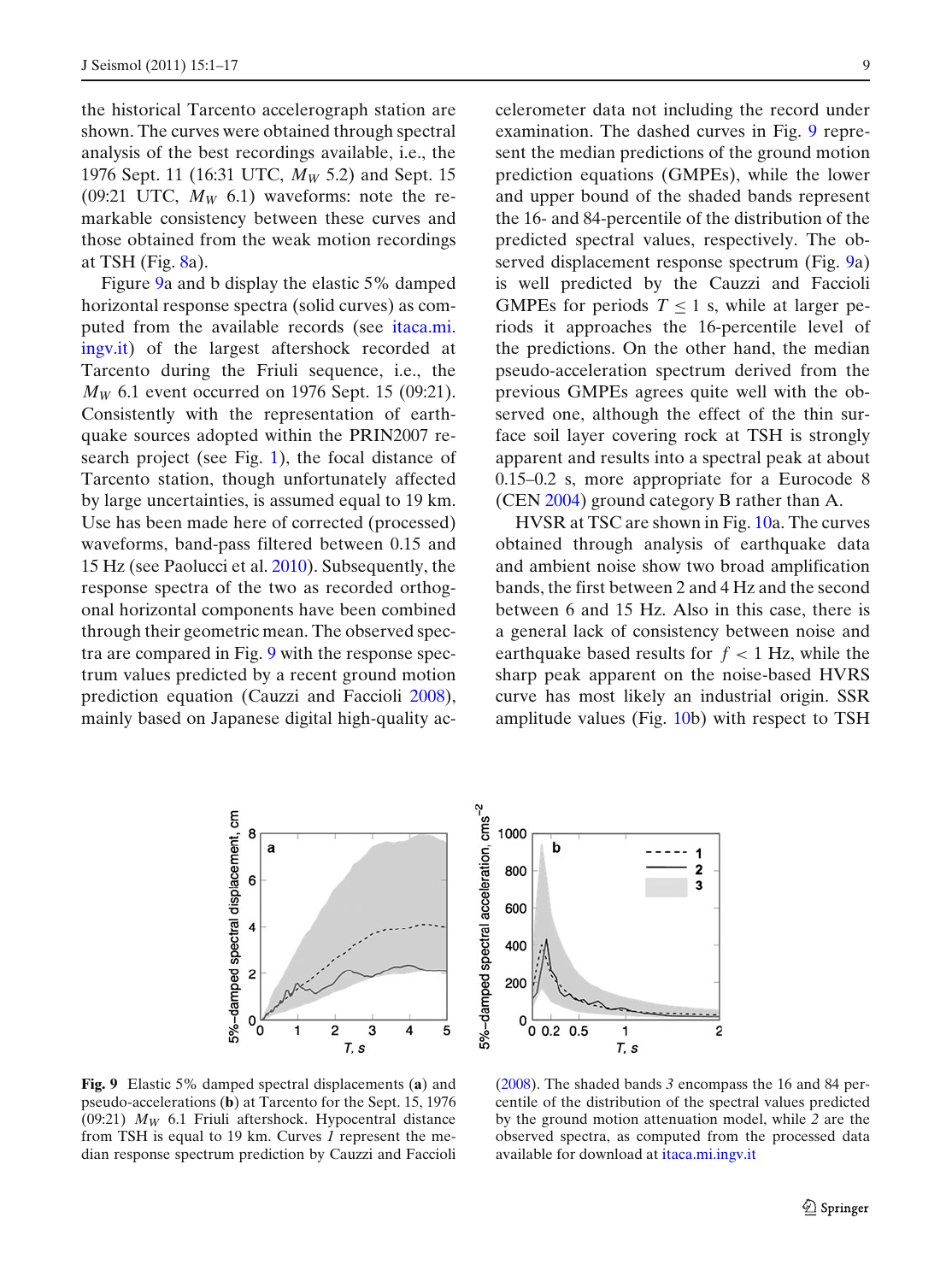<span id="page-10-0"></span>



**Fig. 10 a** HVSR at TSC. *1* is the average HVSR curve obtained from ambient noise recordings, while shaded band *2* depicts the median ±1 SE amplification from selected local and regional events. **b** *1* simulated 1D site amplification function at the site, shown as a function of frequency normalized w. r. to  $f_{0,1D}$  (fundamental 1D frequency of alluvium profile where depth to bedrock is largest  $= 1.4$  Hz);

*2* 2D average Fourier spectral amplification curve in edge zone of Sismovalp model valley (Fig. [12\)](#page-12-0), discussed in text; *3* simplified lower and upper bounds of basin response spectrum amplification on ground type B according to Vanini et al[.](#page-17-0) [\(2007](#page-17-0)); *4* SSR median ±1 SE amplification at TSC with respect to TSH

clearly identify a significant amplification range between 2 and 4 Hz.

The HVSR amplification curves at TSB are illustrated in Fig. 11a. The curves derived both from earthquake data and from ambient noise show two broad amplification bands, the first between 1 and 2 Hz and the second between 4 and 10 Hz. The consistency between noise-based and earthquake-based results is in this case remarkable for  $f > 1$  Hz. The TSB/TSH spectral ratios,



**Fig. 11 a** HVSR at TSB. *1* is the average HVSR curve obtained from ambient noise, while shaded band *2* depicts the median  $\pm 1$  SE amplification from selected local and regional events. **b** *1* simulated 1D site amplification function at the site, described in the text, shown as a function of frequency normalized w. r. to *f*0,1D (fundamental 1D frequency of alluvium profile where depth to bedrock

is largest = 1.4 Hz); *2* 2D average Fourier spectral amplification curve for center zone of Sismovalp model valley (Fig. [12\)](#page-12-0), discussed in text; *3* simplified lower and upper bounds of response spectrum amplification on ground type B in basin center zone according to Vanini et al[.](#page-17-0) [\(2007](#page-17-0)); *4* SSR median  $\pm 1$  SE amplification at TSB with respect to **TSH**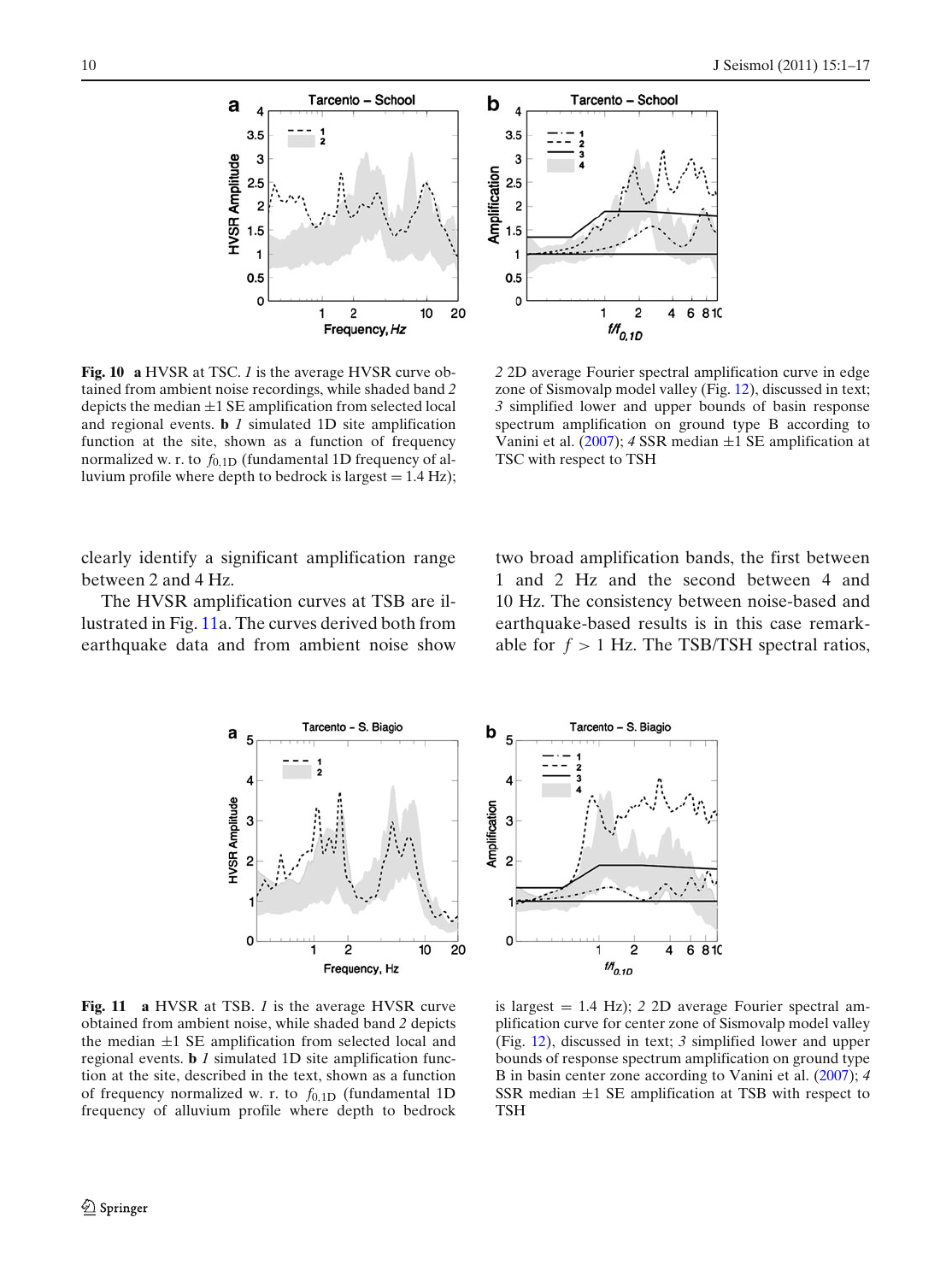shown on Fig. [11b](#page-10-0), emphasize the amplification effects between 1 and 2 Hz with 84-percentile values reaching almost 4.

#### **5 Discussion: 1D vs. basin amplification effects**

The weak earthquakes observations seem to confirm some of the main indications of the old microzonation study (Brambati and Facciol[i](#page-16-0) [1980\)](#page-16-0), in which several 2D dynamic FEM analyses (using recorded accelerograms as excitation) had been carried out to quantify amplification factors for response spectra in different zones of the Tarcento basin. Specifically, that study highlighted the occurrence of typical broadband (2D) site amplification where the alluvium sediments are thickest.

On the other hand, the simulated 1D site amplification curves at the TSH, TSC, and TSB sites, shown in Figs. [8a](#page-8-0), [10b](#page-10-0), and [11b](#page-10-0), do not agree well with the observations. The 1D curves have been obtained under the assumptions of linear viscoelastic behavior of the alluvium materials, and based on the expected bedrock depth and  $V<sub>S</sub>$  profiles at the recording sites, as indicated in Brambati and Faccioli (cit.). In particular, the  $V<sub>S</sub>$  profile at CH3 was used for both TSC and TSB, with bedrock depth set at 40 and 95 m, respectively. As apparent from Figs. [10b](#page-10-0) and [11b](#page-10-0), only at TSB the frequency band of significant amplification is well predicted in the simulated 1D transfer functions. The two distinct amplification bands observable in the experimental amplification curves at TSC and more notably in the HVSR envelope at TSB, suggest the presence of two significant velocity gradients at depth. The shallowest one should correspond to the sharp increase in  $V<sub>S</sub>$  in the uppermost 10–15 m of the sandy gravel deposit, while the second gradient is likely to be represented by the alluvium–bedrock contact at 30–50 m depth at TSC and at 80–90 m depth at TSB. Furthermore, the multi-modal nature of both HVSR and SSR curves is likely to reflect the occurrence of 2D or 3D site effects, linked to the complex bedrock configuration. This aspect is discussed in more detail below. We also recall here that no clear evidence was found of differences in the site response in the EW and NS directions, nor of azimuthal dependence of amplification effects.

Herein, we try to interpret observations with tools available from previous studies.

From the experimental viewpoint, several cases have been documented worldwide of strong motion data recorded on alluvium-filled basins, showing amplification levels that largely exceed, at intermediate and long periods, those predicted by empirical ground motion prediction equations or included in seismic codes (see e.g., CE[N](#page-16-0) [2004\)](#page-16-0). Notable among such observations are those from the Umbria-Marche (Italy) seismic sequence of 1997, in which the shaking recorded in the Gubbio Plain basin exhibits very high spectral amplification at periods  $2 s < T < 4 s$  (see e.g., Pacor et al[.](#page-17-0) [2007\)](#page-17-0). As is well known, the occurrence of "basin effects" depends on the generation of diffracted waves at the edges of the valley, resulting into surface waves that travel horizontally in the upper basin sediments.

While the seismic response of alluvium-filled valleys and basins in general has been the object of substantial research in the last few decades, only few attempts have been made at providing simplified criteria for practical applications, such as spectral amplification factors linked to a zonation of the valley, rather than to single specific locations (e.g., Chávez-García and Facciol[i](#page-16-0) [2000\)](#page-16-0). Such simplified approaches include studies performed in a previous project denominated "S5— Seismic input in terms of expected spectral displacements", executed in 2005–2007 [\(http://](http://progettos5.stru.polimi.it/) [progettos5.stru.polimi.it/\)](http://progettos5.stru.polimi.it/). There, the main aim had been to approximately quantify how response spectra on top of the sediments should be modified to account for basin effects, as shown in a preliminary illustration of that work (Faccioli et al[.](#page-16-0) [2007](#page-16-0)). The S5 approach (Vanini et al[.](#page-17-0) [2007](#page-17-0)) relied upon parametric numerical simulations, carried out with a domain reduction method (DRM), a technique that allows to couple the separate analyses of source and basin response. This method, proposed in Bielak et al[.](#page-16-0) [\(2003\)](#page-16-0) on the basis of earlier work, was subsequently extended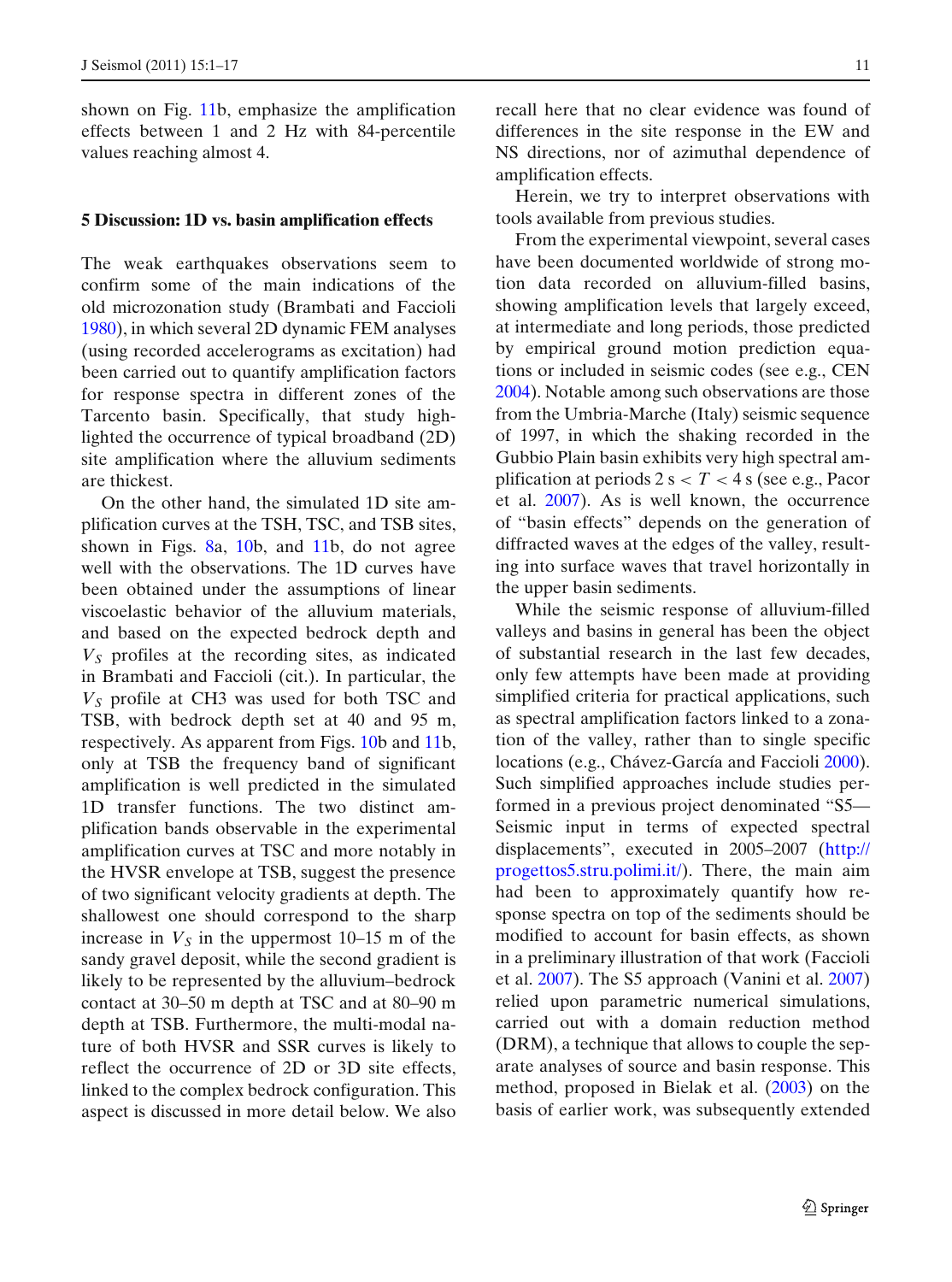<span id="page-12-0"></span>in a spectral element framework (Faccioli et al[.](#page-16-0) [1997\)](#page-16-0) and implemented in numerical codes suited for 2D/3D wave propagation analyses (Faccioli et al[.](#page-16-0) [2005](#page-16-0)).

The main steps of the analyses can be selectively summarized as follows. First a detailed 2D numerical model of the alluvium-filled basin at hand is prepared. Then the source mechanisms of interest are defined and the complete 3D displacement field in the zone occupied by the basin is computed using a horizontally layered local model of the Earth crust, through the efficient analytical method of Hisada and Biela[k](#page-16-0) [\(2003](#page-16-0)). The resulting displacement time histories, properly manipulated, are used to calculate the effective forces to be applied at the boundary of the 2D model of the basin as an equivalent, effective dynamic excitation. Wave propagation inside the basin is then performed with the spectral code GeoELSE (Stupazzini et al[.](#page-17-0) [2009,](#page-17-0) see also [geoelse.stru.](http://geoelse.stru.polimi.it) [polimi.it\)](http://geoelse.stru.polimi.it) and the 5%-damped *DRS* are finally calculated and analyzed at the basin surface receivers. The model valley cross-section used in the present study, shown in Fig. 12, had been borrowed from the European project Sismovalp, so as to be representative of Alpine valleys configurations and mechanical properties of alluvium sediments (Lacave and Lemeill[e](#page-16-0) [2006\)](#page-16-0).

The cross-section of the valley is subdivided into five zones (lateral edges and a wider center zone) aimed at capturing differences in the site response features. The analysis included normal, reverse, and strike slip focal mechanisms. The dip angle of the fault was chosen to correspond to typical earthquake sources of the Italian Alpine region. Fault parameters were computed using literature correlations.

To investigate the influence of different types of seismic radiation from the source onto the valley, different basin-fault configurations were chosen for the simulations (see Faccioli et al[.](#page-16-0) [2007\)](#page-16-0). Distances from fault center to valley center of about 15 to 20 km were used, and magnitudes  $M_W$  originally of 5.2, 6.0, and 6.5. These parameter ranges were recently extended to include  $M_W$  6.3 and near-field receiver-to-fault distances of 5 to 16 km (Faccioli et al[.](#page-16-0) [2010\)](#page-16-0).

The 5%-damped spectra were computed at the surface of the valley from the synthetic accelerograms. For each receiver, ratios with respect to spectrum values on outcropping rock were then computed and averaged within each valley zone and for the different fault mechanisms and valleyfault configurations. In all analyses the fundamental 1D vibration period of the sedimentary column at valley center,  $T_{0,1D}$ , was recognized as a key parameter, acting as a sort of theoretical upper bound for 2D amplification effects (Chávez-García and Facciol[i](#page-16-0) [2000](#page-16-0)). For higher magnitudes, the tendency to enhance longer response periods, always around  $T_{0,1D}$ , was well attested in the simulations.



**Fig. 12** Valley model adopted by Vanini et al[.](#page-17-0) [\(2007](#page-17-0)) with numerical grid (spectral nodes). Note zone subdivision in center zone and edge zones of the valley (*I*, *II*, *III*, *IV*, *V*)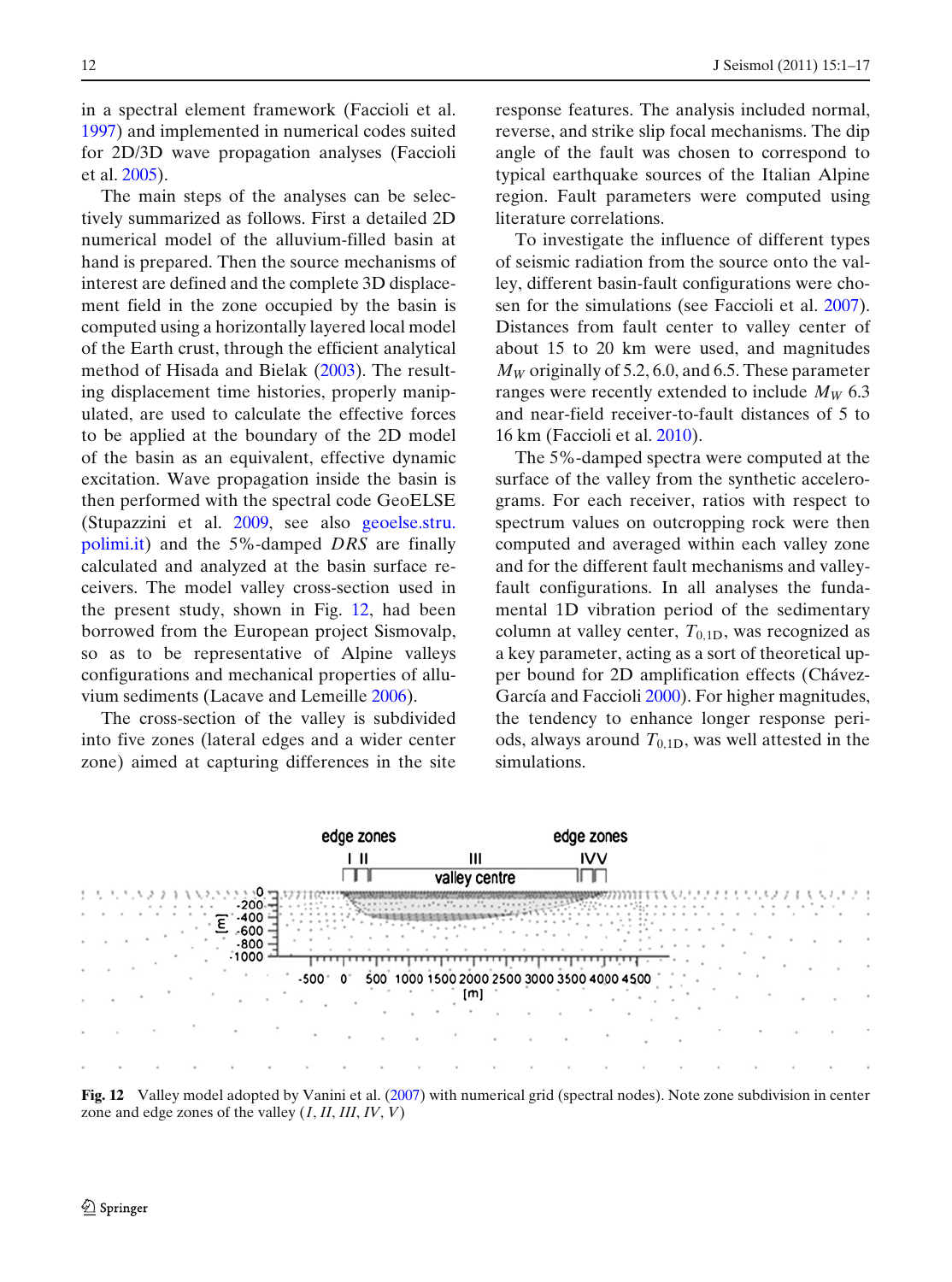| $H2 = H1 + H2 + H1$ |           |                                     |           |
|---------------------|-----------|-------------------------------------|-----------|
| Ground              | $T_1$ , s | $T_2$ , s                           | $T_3$ , s |
| category            |           |                                     |           |
| B                   | 0.3       | 0.7                                 |           |
| C, E                | 0.3       | 0.7                                 | 3         |
| D                   | 0.3       | 1.2–0.5 $(V_{S,30}$ –100)/(180–100) | 3         |

<span id="page-13-0"></span>**Table 1** Values of  $T_1$ ,  $T_2$ , and  $T_3$  in Eq. 1 for the different ground categories

The extensive numerical simulations carried out made it possible to formulate practical recommendations, concerning response spectral amplification with respect to rock to be used to account for basin edge effects in design applications.

Basic for such applications is a zonation of the valley in order to discriminate between "central" and "edge" zone behavior (see Fig. [12\)](#page-12-0); analysis of the results showed that edge zones could be defined within a distance of about  $x = 0.13$  *L* from the edges, where *L* is the valley width. The spectral amplification inside the basin was defined starting from a code-like approximation of the amplification factors  $f_{\text{SITE}}(T; V_{S,30})$  predicted through the Cauzzi and Facciol[i](#page-16-0) [\(2008](#page-16-0)) GMPEs, introducing bands with piecewise linear boundaries based on three control periods  $T_1$ ,  $T_2$ , and  $T_3$ , the values of which are given in Table 1:

$$
T = 0 \text{ s}: \quad f_{\text{STTE}} = f_0 = 1.75
$$

$$
-0.75(V_{S,30} - 360)/(800 - 360),
$$
ground type B (1a')

$$
f_{\text{STTE}} = f_0 = 1.75 - 0.5(V_{S,30} - 180) / (360 - 180),
$$
  
ground types C and E (1a")

$$
f_{\text{STTE}} = f_0 = 1.75 - 0.5(V_{S,30} - 100) / (180 - 100),
$$
  
ground type D (1a'')

$$
0 s < T \le T_1: \quad f_{\text{STTE}} = T(f_p - f_0) / T_1 + f_0 \tag{1b}
$$

$$
T_1 < T \leq T_2
$$
:  $f_{\text{STTE}} = f_p = (800/V_{S,30})^{0.8}$  (1c)

$$
T_2 < T \le T_3: \quad f_{\text{STTE}} = f_p - (f_p - f_{lp}) \\
\times (T - T_2) / (T_3 - T_2) \\
\tag{1d}
$$

$$
T > T_3: \quad f_{\text{STTE}} = f_{lp} = (800/V_{S,30})^{0.375} \tag{1e}
$$

Ground types A, B,...are those of Eurocode 8 (CE[N](#page-16-0) [2004](#page-16-0)).  $T_2$  is a function of  $V_{S,30}$  for ground category D, which allows for a smooth reduction of maximum amplification at intermediate periods, moving from ground D to ground C.

 $T_1$  and  $T_2$  define the period range of constant amplification, while  $T_2$  and  $T_3$  define the range of spectral decay at longer period. The amplitudes of the amplification bands (shaded zones in Fig. [13\)](#page-14-0) are defined from  $V_{S,30}$  maximum and minimum values of Eurocode 8 ground categories.

The practical recommendations obtained through the numerical simulation by Vanini et al[.](#page-17-0) [\(2007\)](#page-17-0) state that the amplification bands # 2 of Fig. [13](#page-14-0) defined for B, C, and D ground conditions are applicable in the edge zones. On the other hand, for valley center zones, irrespective of specific location, it was proposed that the constant amplification range starting at  $T_1$  in Eq. 1 should extend to  $T_{0,1D}$  (for  $T_{0,1D} \geq T_2$ ), and should be followed by a decreasing amplification branch up to a period equal to  $2T_{01D}$ . In other words, in Eq. 1,  $T_2$  should be replaced by  $T_{0.1D}$ , and  $T_3$ by  $2T_{0,1D}$ . On sediments of ground type B and  $M_W > 6$  events, the use of spectral amplification bands for the class C (or D) soil had been suggested.

Application of the foregoing criteria to the Tarcento basin results in the amplification ranges enclosed within curves # 3 (solid black lines) in Figs. [10b](#page-10-0) and [11b](#page-10-0). Here, the frequency has been normalized with respect to the 1D fundamental frequency  $f_{0,1D} = 1.4$  Hz which corresponds to the period  $T_{0,1D} = 0.7$  s, assumed as representative for the Tarcento valley based on HVSRs and SSRs at TSB. As a check, the main SSR peak in Fig. [11b](#page-10-0) is fairly close to 1. In the said figures, the lower bound (no amplification) curve 3 corresponds to  $V_{S,30} = 800 \text{ ms}^{-1}$ , i.e., the threshold between A and B ground types, and the upper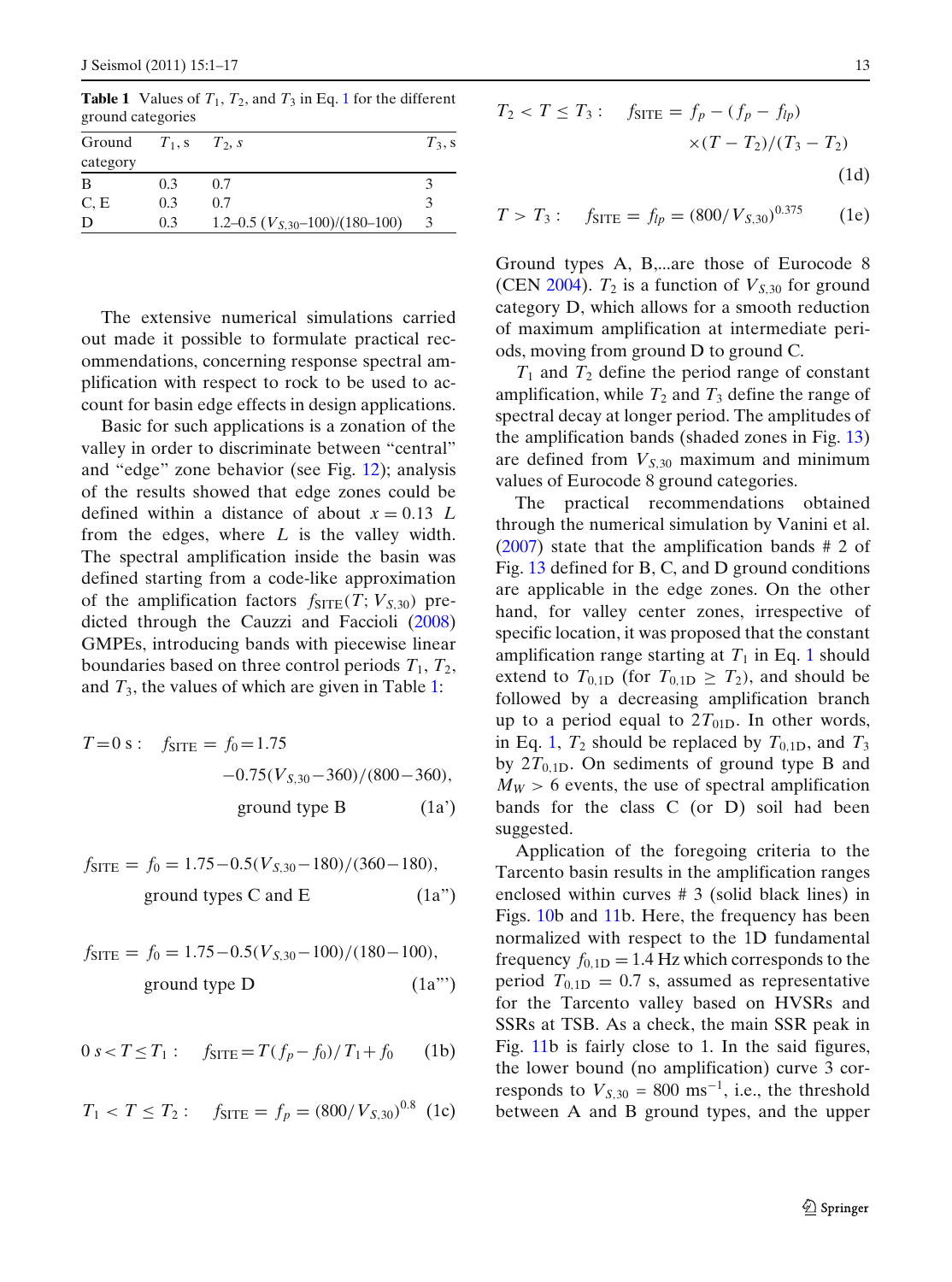<span id="page-14-0"></span>

**Fig. 13** Spectral envelopes (shaded bands *2*) of site amplification, as given by Eq. [1](#page-13-0) for ground type *B*, *C*, and *D*. *1* is the spectral amplification due to site effects as prescribed by the Eurocode 8 (CE[N](#page-16-0) [2004\)](#page-16-0)

bound to  $V_{S,30} = 360 \text{ ms}^{-1}$ , threshold between B and C. Thus, the only change with respect to the Table [1](#page-13-0) values is that  $T_3 = 3$  s is replaced by  $2T_{0,1D} = 1.4$  s. Considering the different shapes of the Tarcento basin cross-section and of the Sismovalp valley (Fig. 14), the stiffer mechanical properties of the alluvium materials in the former, and also that response spectral amplification curves are not directly comparable to Fourier spectra ratios, we find it qualitatively remarkable that the simplified response spectral basin amplification factor for  $V_{S,30} = 360 \text{ ms}^{-1}$  lies close to the median SSR amplitudes at TSB (Fig. [11b](#page-10-0)), and slightly above them at TSC (Fig. [10b](#page-10-0)). Although we are using only weak motions records for the comparison, the noted agreement lends support to the simplified criteria just illustrated; these seem to adequately capture at least the frequency ranges where basin amplification effects are likely



**Fig. 14** Shape of the alluvium-filled Sismovalp project valley (see Lacave and Lemeill[e](#page-16-0) [2006](#page-16-0), and also [http://www.](http://www.risknat.org/projets/sismovalp/CD2/Partners.html) [risknat.org/projets/sismovalp/CD2/Partners.html\)](http://www.risknat.org/projets/sismovalp/CD2/Partners.html) and of Tarcento basin (NNE–SSW cross-section); horizontal distance  $(L)$  and depth  $(H)$  are normalized w.r. to the width (*L*MAX)

to occur. Further testing of the simplified criteria in question against SM recordings from the L'Aquila 2009 ( $M_W$  6.3), Italy, earthquake is illustrated elsewhere (Faccioli et al[.](#page-16-0) [2010\)](#page-16-0). These comparisons attest that the simulations capture well the frequency ranges of basin amplification effects. In the cited study it is also shown that the application of the previous simplified approaches within a seismic hazard assessment framework is apt to quantify basin amplification effects much better than just the uniform hazard UH spectra defined for soil, accounting for unspecific site effects.

Comparisons between analytical results and observations can be improved if the 2D Fourier spectral amplification curves for the Sismovalp model valley computed by Faccioli et al[.](#page-16-0) [\(2010](#page-16-0)) are directly used, instead of the simplified criteria. In this case, the numerical transfer functions in each simulation at the valley surface receivers, segregated into "center" and "edge" zones, were first separately averaged and then their ratio was computed with respect to the Fourier spectrum of a reference receiver located on outcropping rock, near one edge of the valley. The median values of the spectral ratios of the different simulations were finally obtained, and are labeled as 2 in Figs. [10b](#page-10-0) and [11b](#page-10-0). The curves appear to capture quite well the key features of site amplification at both TSC and TSB for normalized frequencies <2. At higher frequencies, the apparent overestimation of spectral amplification values may in part be related to the frequency-dependent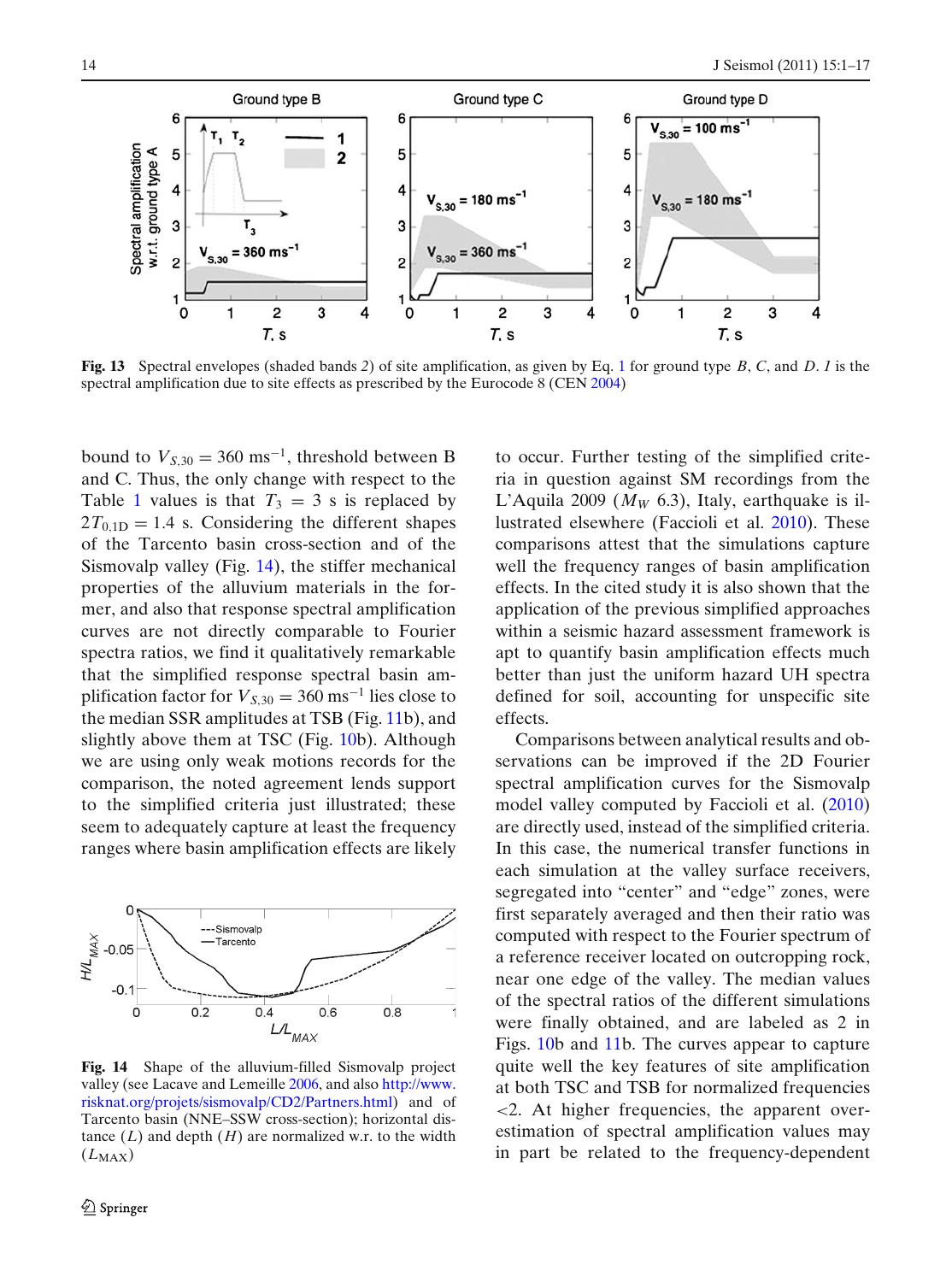<span id="page-15-0"></span>*Q* model implemented in the computer program used for the simulations (see Stupazzini et al[.](#page-17-0) [2009](#page-17-0) and [http://geoelse.stru.polimi.it/\)](http://geoelse.stru.polimi.it/). However, the observed deviation could be also explained by the fact that the reference site TSH shows high amplification levels at frequencies  $f > 4$  Hz.

#### **6 Conclusions**

More than 30 years after the destructive seismic sequence of Friuli, NE Italy, of 1976–1977, we have first illustrated by means of weak motion recordings on the Tarcento basin, in the same region, a possible verification of the ground motion predictions contained in a pioneering microzonation study conducted therein in 1978–1979. The observations of weak earthquakes seem to confirm the validity of the main indications of the old study regarding the influence of soil local profiles and mechanical properties on site response.

In particular, in the zone of TSB station, where the alluvium sediments are deepest, the old study had indicated response spectrum amplification factors as high as 3.5 at periods around 1 s, i.e., with reference to the normalized frequency rep-resentation of Fig. [11b](#page-10-0),  $f/f_{0,1D} = 1.4$ . At such frequency, the recent instrumental observations depicted by the shaded band in Fig. [11b](#page-10-0) confirm that amplification tends to be highest. In the same zone, high-frequency amplification tends to decrease to 1, quite in agreement with Fig. [11b](#page-10-0). The comparison is also quite favorable at locations with smaller depth of sediments, such as at station TSC: in this case, as shown in Fig. [10b](#page-10-0), the amplification at high frequency is somewhat higher than 1 (a level about 1.4 was reported in the old study).

After checking that standard 1D amplification analysis cannot explain the features of observed HVSRs and SSRs, we have subsequently explored whether the latter could be interpreted through simplified criteria and results obtained in previous parametric studies. These had used an idealized model of an Alpine valley, and a DRM approach to combine a finite source model in a 1D crustal velocity structure with a 2D spectral

element model of the valley, whose sediments have  $V<sub>S</sub>$  increasing with depth.

The exploration has indicated that existing approximate criteria for estimating response spectral amplification on an alluvium-filled valley (Vanini et al[.](#page-17-0) [2007\)](#page-17-0) can qualitatively predict the average level of observed Fourier spectra amplification in terms of HVSRs and SSRs at Tarcento and, rather well, the significant frequency intervals. Application of such criteria is quite simple and only requires that one obtains an estimate of the fundamental 1D vibration frequency where the valley sediments are deepest, and that the Eurocode 8 subsoil category be known. We also showed that the results of previously cited, parametric simulation studies are apt to yield more refined estimates of the complex amplification effects observed at Tarcento. In view of the significant differences in valley shape and mechanical properties of the simulation models, this is a rather encouraging result, to be further strengthened by the analysis of other case histories.

**Acknowledgements** The Italian Ministry of Education, University and Research (MIUR) is acknowledged for partially funding the work reported herein, within the framework of the PRIN2007 (Research Project of National Interest) Project "Prediction of ground motion and generation of shaking maps in the near-fault region of an earthquake". Manuela Vanini has provided valuable cooperation in carrying out the 2D seismic response analyses, while Mario Ordaz has critically revised the manuscript and significantly contributed to its improvement. The Comune di Tarcento and the Forania di Tarcento are gratefully acknowledged for allowing us to install accelerographs at the TSH (Palazzetto dello Sport), TSC (Istituto Scolastico Comprensivo), and TSB (Chiesa di San Biagio) locations. Even though not individually acknowledged, a special mention is devoted to all those persons who have been involved in the surveillance of our instruments since October 2008. We would like to thank Nikos Theodoulidis and an anonymous reviewer for critically revising the manuscript and providing constructive comments and suggestions.

#### **References**

- Aoudia A, Saraò A, Bukchin B, Suhadolc P (2000) The 1976 Friuli (NE Italy) thrust faulting earthquake: a reappraisal 23 years later. Geophys Res Lett 27:573– 576
- Basili R, Valensise G, Vannoli P, Burrato P, Fracassi U, Mariano S, Tiberti MM, Boschi E (2008) The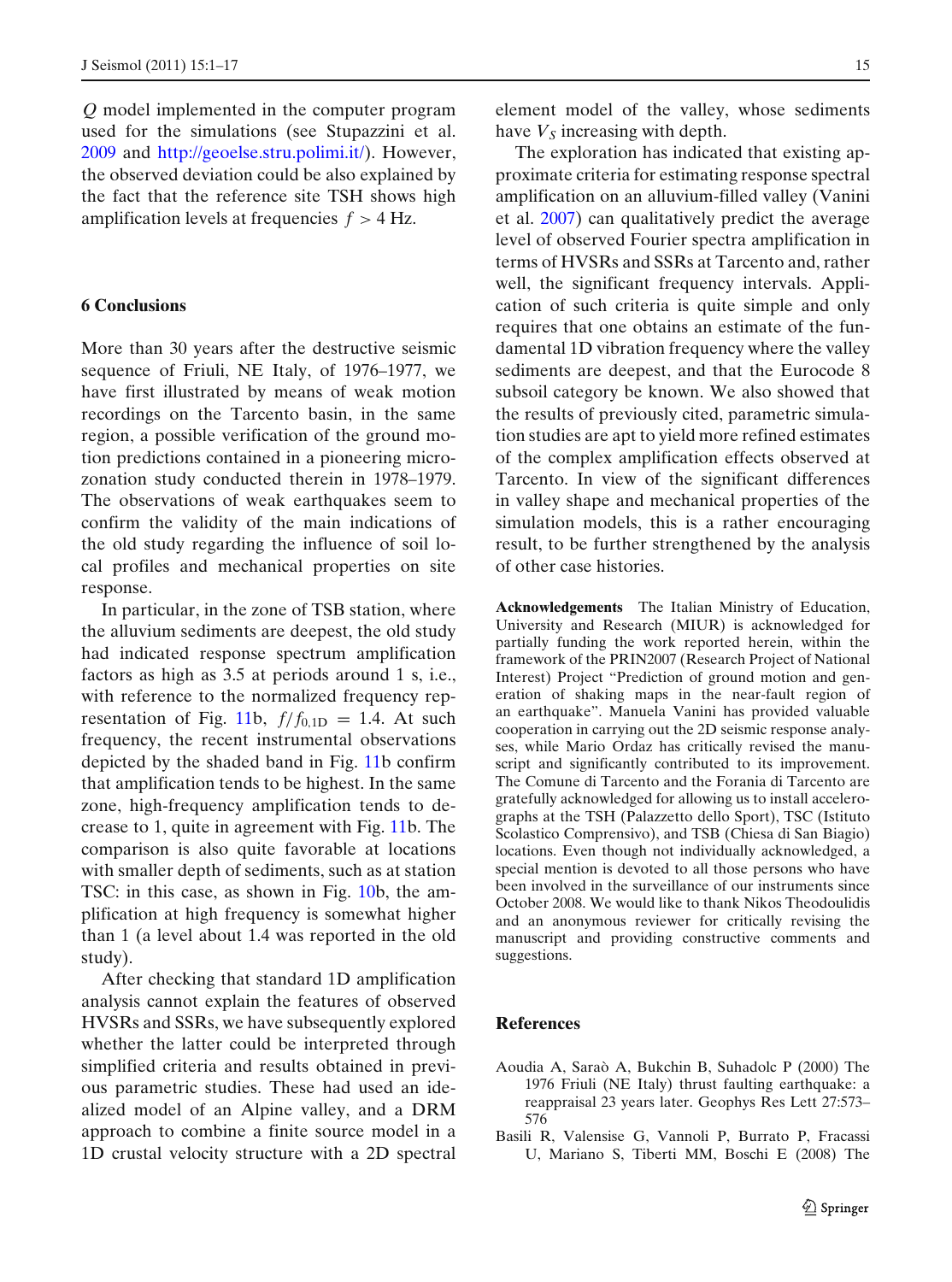<span id="page-16-0"></span>database of individual seismogenic sources (DISS), version 3: summarizing 20 years of research on Italy's earthquake geology. Tectonophysics. doi[:10.1016/j.](http://dx.doi.org/10.1016/j.tecto.2007.04.014) [tecto.2007.04.014](http://dx.doi.org/10.1016/j.tecto.2007.04.014)

- Bard P-Y (2008) The H/V technique: capabilities and limitations based on the results of the SESAME project. Bulletin of Earthquake Engineering 6(1):1–2
- Bielak J, Loukakis K, Hisada Y, Yoshimura C (2003) Domain reduction method for threedimensional earthquake modeling in localized regions. Part I: theory. Bull Seismol Soc Am 93:817–824
- Bindi D, Parolai S, Spallarossa D, Cattaneo M (2000) Site effects by H/V ratio: comparison of two different procedures. J Earthqu Eng 4(1):97–113
- Borcherdt RD (1970) Effects of local geology on ground motion near San Francisco Bay. Bull Seismol Soc Am 60:29–61
- Brambati A, Faccioli E (1980) Studio di microzonizzazione sismica dell'area di Tarcento (Friuli). Edito da Regione Autonoma Friuli Venezia Giulia e Università degli Studi di Trieste, con la collaborazione del Politecnico di Milano. (In Italian, with English abstract)
- Burrato P, Poli ME, Vannoli P, Zanferrari A, Basili R, Galadini F (2008) Sources of Mw 5+ earthquakes in northeastern Italy and western Slovenia: an updated view based on geological and seismological evidence. Tectonophysics 453:157–176
- Cauzzi C, Faccioli E (2008) Broadband (0.05 s to 20 s) prediction equations for displacement response spectra calibrated on a worldwide digital database. J Seismol 12:453–475
- CEN Comité Européen de Normalisation (2004) Eurocode 8: Design of structures for earthquake resistance - part 1: general rules, seismic actions and rules for buildings, Brussels
- Chávez-García F, Faccioli E (2000) Complex site effects and building codes: making the leap. J Seismol 4(1): 23–40
- Costa G, Moratto L, Suhadolc P (2009) The Friuli Venezia Giulia Accelerometric Network—RAF. Bulletin of Earthquake Engineering. doi[:10.1007/](http://dx.doi.org/10.1007/s10518-009-9157-y) [s10518-009-9157-y](http://dx.doi.org/10.1007/s10518-009-9157-y)
- Chatelain J-L, Guillier B, Cara F et al (2008) Evaluation of the influence of experimental conditions on H/V results from ambient noise recordings. Bulletin of Earthquake Engineering 6(1):33–74
- Cipar J (1981) Broadband time domain modelling of earthquakes from Friuli, Italy. Bull Seismol Soc Am 71:1215–1231
- DISS Working Group (2009) Database of Individual Seismogenic Sources (DISS), Version 3.1.0: A compilation of potential sources for earthquakes larger than M 5.5 in Italy and surrounding areas. [http://diss.](http://diss.rm.ingv.it/diss/) [rm.ingv.it/diss/,](http://diss.rm.ingv.it/diss/) © INGV 2009 - Istituto Nazionale di Geofisica e Vulcanologia - All rights reserved
- Faccioli E, Maggio F, Paolucci R, Quarteroni A (1997) 2D and 3D elastic wave propagation by a pseudospectral domain decomposition method. J Seismol 1:237–251
- Faccioli E, Vanini M, Paolucci R, Stupazzini M (2005) Comment on "Domain reduction method for threedimensional earthquake modelling in localized regions, Part I: Theory" by J. Bielak, K. Loukakis, Y. Hisada, C. Yoshimura, and "Part II: verification and applications", by C. Yoshimura, J. Bielak, Y. Hisada, A. Fernández. Bull Seismol Soc Am 95:763–769
- Faccioli E, Cauzzi C, Paolucci R, Vanini M, Villani M, Finazzi D (2007) Long period strong ground motion and its use as input to displacement based design. In: Pitilakis K (ed) Earthquake geotechnical engineering, 4th international conference on earthquake geotechnical engineering—invited lectures. Sect. 2: Springer, Netherlands, pp 23–51
- Faccioli E, Villani M, Vanini M, Cauzzi C (2010) Mapping seismic hazard for the needs of displacement based design: the case of Italy. In: Fardis M (ed) Advances in performance-based earthquake engineering, chapter 1. Springer
- Galadini F, Poli ME, Zanferrari A (2005) Seismogenic sources potentially responsible for earthquakes with M≥6 in the eastern Southern Alps (Thiene–Udine sector, NE Italy). Geophys J Int 161:739–762
- Guillier B, Atakan K, Chatelain J-L, et al. (2008) Influence of instruments on the H/V spectral ratios of ambient vibrations. Bulletin of Earthquake Engineering 6(1):3–31
- Haghshenas E, Bard P-Y, Theodoulidis N et al. (2008) Empirical evaluation of microtremor H/V spectral ratio. Bulletin of Earthquake Engineering 6(1):75– 108
- Kanai K, Tanaka T (1961) On microtremors VIII. Bull Earthq Res Inst 39:97–114
- Hisada Y, Bielak J (2003) A theoretical method for computing near-fault ground motions in layered halfspaces considering static offset due to surface faulting, with a physical interpretation of fling step and rupture directivity. Bull Seismol Soc Am 93(3):1154– 1168
- Konno K, Ohmachi T (1998) Ground-motion characteristics estimated from spectral ratio between horizontal and vertical components of microtremor. Bull Seismol Soc Am 88:228–241
- Lacave C, Lemeille F (2006) Seismic hazard and alpine valley response analysis: generic valley configurations. In: Proc. 1st Europ. Conf. on Earthq. Engng. and Seismol., CD Rom, Paper No. 1, Geneva, Switzerland
- Lachet C, Bard P-Y (1994) Numerical and theoretical investigations on the possibilities and limitations of Nakamura's technique. J Phys Earth 42:377–397
- Lermo J, Chàvez-Garcìa F (1993) Site effects evaluation using spectral ratios with only one station. Bull Seismol Soc Am 83(5):1574–1594
- Nakamura Y (1989) A method for dynamic characteristic estimation of subsurface using microtremor on the ground surface. Q Rep RTRI 30(1):25–33
- Nakamura Y (2000) Clear identification of fundamental idea of Nakamura's technique and its application. In: Proceedings of the 12th world conference of earthquake engineering. Auckland, New Zealand